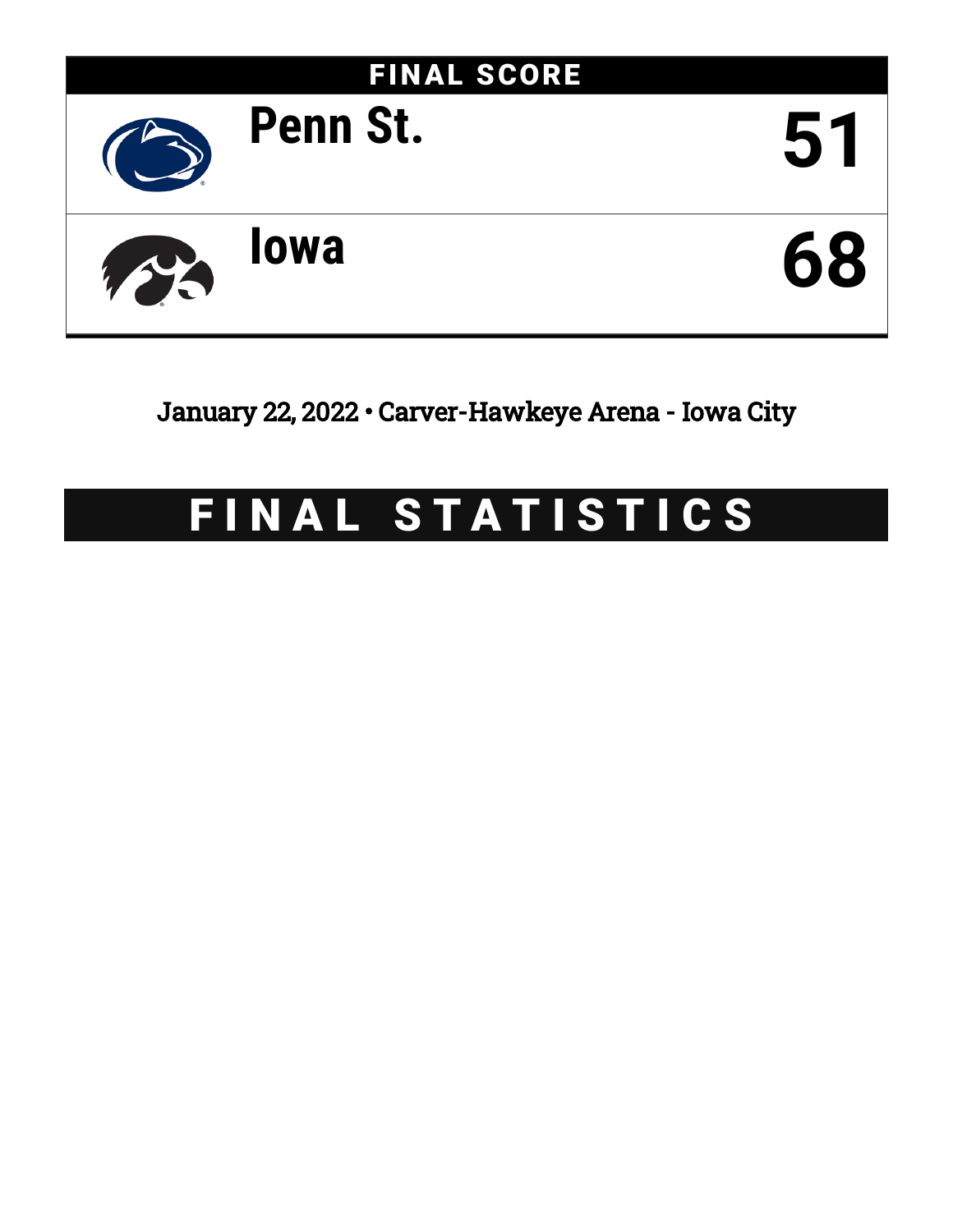## **Official Box Score Penn St. vs Iowa Game Totals -- Final Statistics January 22, 2022 at Carver-Hawkeye Arena - Iowa City**



# **Penn St. 51**

| No. | Plaver           | S | <b>Pts</b> | FG       | 3FG      | FТ        | 0R           | DR | TR             | PF             | A        | TO | <b>B</b> lk  | Stl      | Min        | $+/-$       |
|-----|------------------|---|------------|----------|----------|-----------|--------------|----|----------------|----------------|----------|----|--------------|----------|------------|-------------|
| 01  | LUNDY, SETH      | F | 8          | $3 - 11$ | $2 - 7$  | $0-0$     | 0            | 5  | 5              | 2              | 0        |    |              | 0        | 29         | $-21$       |
| 03  | SESSOMS, SAM     | G | 6          | $2 - 6$  | $1 - 3$  | $1 - 2$   | $\Omega$     |    |                | $\overline{2}$ | 4        | 2  | 0            | 0        | 29         | $-20$       |
| 05  | LEE, GREG        | F | 6          | $1 - 5$  | $0 - 0$  | $4 - 4$   | 2            | 6  | 8              | 4              |          | 4  | 0            |          | 25         | -4          |
| 21  | HARRAR, JOHN     | F | 0          | $0 - 4$  | $0 - 0$  | $0 - 0$   | 3            | 2  | 5              | $\mathcal{P}$  | 1        | 0  | $\mathbf{0}$ | $\Omega$ | 23         | $-7$        |
| 22  | PICKETT, JALEN   | G | 14         | $5 - 12$ | 1-6      | $3 - 4$   | $\mathbf{0}$ | 3  | 3              | 0              | 3        | 4  | 0            | 2        | 37         | $-20$       |
| 02  | DREAD, MYLES     | G | 9          | $3-6$    | $3-6$    | $0 - 0$   |              |    | $\overline{2}$ |                | $\Omega$ | 0  | $\mathbf{0}$ |          | 23         | $-9$        |
| 11  | CORNWALL, JAHEAM | G | 5          | $2 - 5$  | $0 - 2$  | $1 - 1$   | 0            | 0  | 0              | 0              | 0        | 0  | 0            | 0        | 11         | 6           |
| 13  | SCOTT, JEVONNIE  | F | 3          | $1 - 2$  | $0 - 1$  | $1 - 2$   |              | 2  | 3              | 3              | 1        | 2  | $\mathbf{0}$ | 0        | 13         | -6          |
| 14  | WHITE, JALANNI   | F | 0          | $0 - 0$  | $0 - 0$  | $0 - 0$   | 0            |    |                | 3              | 0        |    | 0            | 0        | 10         | -4          |
| 23  | JOHNSON, DALLION | G | 0          | $0 - 0$  | $0-0$    | $0 - 0$   | 0            | 0  | 0              |                | $\Omega$ | 0  | $\Omega$     | 0        | 0          | $\mathbf 0$ |
|     | TEAM             |   |            |          |          |           | 4            | 2  | 6              | 0              |          | 3  |              |          |            |             |
|     | <b>TOTALS</b>    |   | 51         | 17-51    | $7 - 25$ | $10 - 13$ | 11           | 23 | 34             | 18             | 10       | 17 |              | 4        | <b>200</b> |             |

| <b>Shooting By Period</b><br>Period | FG        | FG%   | 3FG      | 3FG%     | FТ      | FT%   | Deadball Rebounds: 0,0<br>Last FG: 2nd-05:19              |
|-------------------------------------|-----------|-------|----------|----------|---------|-------|-----------------------------------------------------------|
| 1st Half                            | $9 - 26$  | 35%   | $4 - 13$ | 31%      | $3-3$   | 100%  | Biagest Run: 5-0                                          |
| 2nd Half                            | $8 - 25$  | 32%   | $3 - 12$ | 25%      | 7-10    | 70%   | Largest lead: By 2 at 1st-02:27<br>Technical Fouls: None. |
| Game                                | $17 - 51$ | 33.3% | $7 - 25$ | $28.0\%$ | $10-13$ | 76.9% |                                                           |

# **Iowa 68**

| No. | Plaver                | S  | Pts              | FG       | 3FG       | FТ        | OR             | DR | TR | PF             | A        | TO       | <b>B</b> lk | Stl      | Min        | $+/-$ |
|-----|-----------------------|----|------------------|----------|-----------|-----------|----------------|----|----|----------------|----------|----------|-------------|----------|------------|-------|
| 00  | REBRACA, FILIP        | F. | 8                | $4-5$    | $0 - 0$   | $0 - 0$   | 0              | 5  | 5  | 2              | 0        |          | 0           | $\Omega$ | 20         | 8     |
| 02  | TOUSSAINT, JOE        | G  | 4                | $1 - 4$  | $0 - 2$   | $2 - 2$   |                | 2  | 3  | 2              | 4        | 2        | 0           | 3        | 23         | 22    |
| 03  | BOHANNON, JORDAN      | G  | 11               | $3 - 8$  | $3 - 7$   | $2 - 2$   | $\Omega$       | 2  | 2  |                | $\Omega$ | 1        | 0           |          | 33         | 24    |
| 15  | <b>MURRAY, KEEGAN</b> | F. | 15 <sup>15</sup> | $4 - 12$ | $1 - 7$   | $6 - 8$   | $\overline{2}$ | 6  | 8  |                | 2        | 1        | 3           |          | 40         | 17    |
| 22  | MCCAFFERY, PATRICK    | F. | 11               | $4-9$    | $3-6$     | $0 - 0$   | $\Omega$       | 2  | 2  |                | 4        | $\Omega$ | 2           | 2        | 27         | 21    |
| 04  | <b>ULIS, AHRON</b>    | G  | 2                | $1 - 1$  | $0 - 0$   | $0 - 0$   | 0              | 0  | 0  | 0              | 0        | 1        | 0           | 0        | 6          | -6    |
| 11  | PERKINS, TONY         | G  | 4                | $2 - 7$  | $0 - 3$   | $0 - 0$   | 3              |    | 4  | 3              | 0        | 0        | 0           | 0        | 15         | $-7$  |
| 24  | <b>MURRAY, KRIS</b>   | F. | 13               | $3 - 5$  | $3 - 5$   | $4-6$     | $\overline{2}$ | 2  | 4  | $\overline{2}$ | 2        | 1        | 0           | 2        | 20         | 9     |
| 30  | MCCAFFERY, CONNOR     | G  | 0                | $0 - 3$  | $0 - 2$   | $0 - 0$   |                | 2  | 3  |                | 3        |          | 0           | 0        | 16         | -3    |
|     | <b>TEAM</b>           |    |                  |          |           |           | 2              | 4  | 6  | $\Omega$       |          | 2        |             |          |            |       |
|     | <b>TOTALS</b>         |    |                  | 68 22-54 | $10 - 32$ | $14 - 18$ | 11             | 26 | 37 | 13             | 15       | 10       | 5           | 9        | <b>200</b> |       |

| Game                                | $22 - 54$   | 40.7%      | $10 - 32$            | 31.3%      | 14-18       | 77.8%      |
|-------------------------------------|-------------|------------|----------------------|------------|-------------|------------|
| 1st Half<br>2nd Half                | $10 - 27$   | 44%<br>37% | $5 - 15$<br>$5 - 17$ | 33%<br>29% | $13 - 16$   | 50%<br>81% |
| <b>Shooting By Period</b><br>Period | FG<br>12-27 | FG%        | 3FG                  | 3FG%       | FΤ<br>$1-2$ | FT%        |

*Deadball Rebounds:* 2,0 *Last FG:* 2nd-02:20 *Biggest Run:* 8-0 *Largest lead:* By 17 at 2nd-00:46 *Technical Fouls:* None.

| Game Notes:                                                              | <b>Score</b>                             | 1st | 2 <sub>nd</sub> | тот | <b>Points</b>     | <b>PSU</b>     | UI             |
|--------------------------------------------------------------------------|------------------------------------------|-----|-----------------|-----|-------------------|----------------|----------------|
| Officials: Rob Riley, D.J. Carstensen, Rob Kueneman<br>Attendance: 15056 | <b>PSU</b>                               | 25  | 26              | 51  | In the Paint      | 18             | 12             |
|                                                                          | UI                                       | 30  | 38              | 68  | Off Turns         |                | 12             |
| Start Time: 04:32 PM ET                                                  |                                          |     |                 |     | 2nd Chance        |                | 12             |
| End Time: 06:30 PM ET<br>Game Duration: 1:57                             | PSU led for 0:51. UI led for 36:59.      |     |                 |     | <b>Fast Break</b> |                |                |
| Conference Game:                                                         | Game was tied for 2:10.<br>Times tied: 2 |     | Lead Changes: 2 |     | Bench             |                | 19             |
|                                                                          |                                          |     |                 |     | Per Poss          | 0.797<br>22/64 | 1.133<br>29/60 |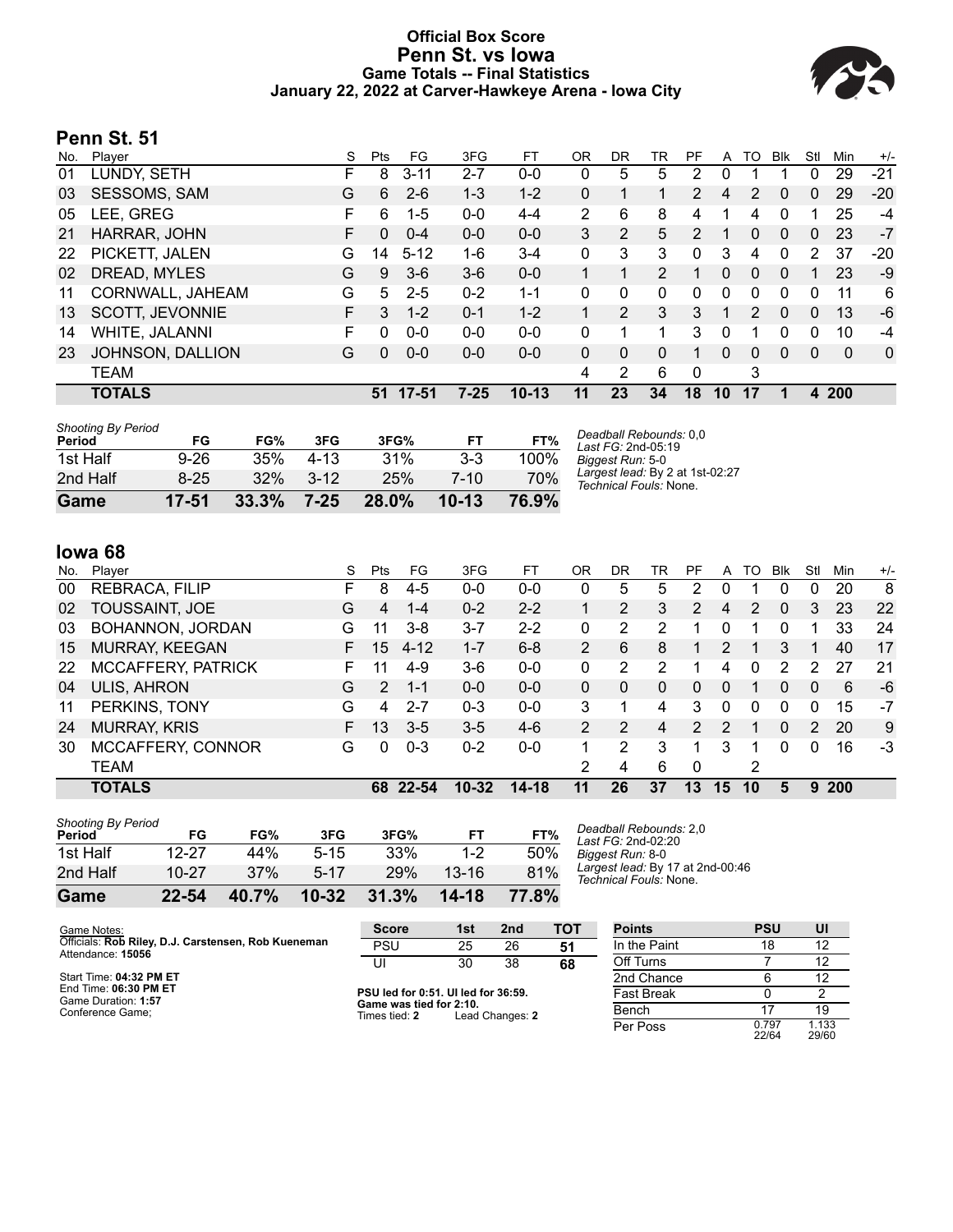# **Official Box Score Penn St. vs Iowa First Half Statistics Only January 22, 2022 at Carver-Hawkeye Arena - Iowa City**



# **Penn St. 25**

| No. | Plaver           | S  | <b>Pts</b> | <b>FG</b> | 3FG      | <b>FT</b> | <b>OR</b>      | <b>DR</b> | <b>TR</b>      | PF                   | A        | TO       | <b>B</b> lk | Stl      | Min      | $+/-$ |
|-----|------------------|----|------------|-----------|----------|-----------|----------------|-----------|----------------|----------------------|----------|----------|-------------|----------|----------|-------|
| 01  | LUNDY, SETH      | F  | 6          | $2 - 7$   | $2 - 6$  | $0-0$     | 0              | 4         | 4              |                      | 0        |          |             | 0        | 12       | -4    |
| 03  | SESSOMS, SAM     | G  | 3          | $1 - 3$   | $1 - 2$  | $0 - 0$   | 0              | 1         |                | 0                    | 3        |          | 0           | 0        | 15       | $-9$  |
| 05  | LEE, GREG        | F  | 4          | 1-4       | $0 - 0$  | $2 - 2$   | 1              | 4         | 5              | 2                    |          | 3        | 0           |          | 16       | $-2$  |
| 21  | HARRAR, JOHN     | F  | 0          | $0 - 2$   | $0 - 0$  | $0 - 0$   | $\overline{2}$ | 0         | $\overline{2}$ | $\Omega$             |          | 0        | $\Omega$    | 0        | 11       | -6    |
| 22  | PICKETT, JALEN   | G  | 4          | $2 - 5$   | $0 - 2$  | $0 - 0$   | 0              | 3         | 3              | 0                    | 0        | 3        | 0           |          | 17       | -8    |
| 02  | DREAD, MYLES     | G  | 3          | $1 - 1$   | $1 - 1$  | $0 - 0$   |                | $\Omega$  |                | $\Omega$             | 0        | $\Omega$ | $\Omega$    | 0        | 8        | $-2$  |
| 11  | CORNWALL, JAHEAM | G  | 3          | $1 - 2$   | $0 - 1$  | $1 - 1$   | 0              | 0         | 0              | 0                    | 0        | 0        | 0           | 0        | 8        | 7     |
| 13  | SCOTT, JEVONNIE  | F. | 2          | $1 - 2$   | $0 - 1$  | $0 - 0$   | 0              | 1         |                | 1                    |          |          | $\Omega$    | $\Omega$ | 8        | $-1$  |
| 14  | WHITE, JALANNI   | F  | 0          | $0 - 0$   | $0 - 0$  | $0 - 0$   | 0              | 0         | 0              | 2                    | 0        |          | $\Omega$    | 0        | 6        | 0     |
| 23  | JOHNSON, DALLION | G  | 0          | $0 - 0$   | $0 - 0$  | $0 - 0$   | 0              | 0         | $\Omega$       | $\blacktriangleleft$ | $\Omega$ | $\Omega$ | 0           | 0        | $\Omega$ | 0     |
|     | <b>TEAM</b>      |    |            |           |          |           | 4              | 1         | 5              | 0                    |          | 3        |             |          |          |       |
|     | <b>TOTALS</b>    |    |            | 25 9-26   | $4 - 13$ | $3 - 3$   | 8              | 14        | 22             | 6                    | 6        | 13       | 1           |          | 2 100    |       |
|     |                  |    |            |           |          |           |                |           |                |                      |          |          |             |          |          |       |

| <b>Shooting By Period</b><br>Period | FG       | FG%   | 3FG      | 3FG%  |         | FT%   | Deadball Rebounds: 0.0<br>Last FG Half: PSU 2nd-05:19 |
|-------------------------------------|----------|-------|----------|-------|---------|-------|-------------------------------------------------------|
| 1st Half                            | $9 - 26$ | 35%   | $4 - 13$ | 31%   | $3-3$   | 100%  |                                                       |
| Game                                | 17-51    | 33.3% | $7-25$   | 28.0% | $10-13$ | 76.9% |                                                       |

# **Iowa 30**

| No. | Plaver                | S  | <b>Pts</b>    | FG       | 3FG      | <b>FT</b> | OR | <b>DR</b> | TR       | PF             | A | TO | <b>B</b> lk | Stl          | Min | $+/-$ |
|-----|-----------------------|----|---------------|----------|----------|-----------|----|-----------|----------|----------------|---|----|-------------|--------------|-----|-------|
| 00  | REBRACA, FILIP        | F. | 2             | $1 - 2$  | $0 - 0$  | $0-0$     | 0  | 4         | 4        | 0              | 0 |    | 0           | Ω            | 12  | 3     |
| 02  | TOUSSAINT, JOE        | G  | $\mathcal{P}$ | $1 - 3$  | $0 - 2$  | $0 - 0$   | 0  | 0         | 0        | $\overline{2}$ | 3 |    | 0           |              | 10  | 9     |
| 03  | BOHANNON, JORDAN      | G  | 6             | $2 - 4$  | $2 - 3$  | $0 - 0$   | 0  | 0         | 0        | 0              | 0 | 0  | 0           |              | 13  | 12    |
| 15  | <b>MURRAY, KEEGAN</b> | F  | 5             | $2 - 5$  | $0 - 2$  | $1 - 2$   | 0  |           |          | 0              | 1 | 0  |             | 0            | 20  | 5     |
| 22  | MCCAFFERY, PATRICK    | F. | 8             | $3 - 7$  | $2 - 4$  | $0 - 0$   | 0  | 0         | $\Omega$ |                | 3 | 0  | 0           | 2            | 14  | 8     |
| 04  | <b>ULIS, AHRON</b>    | G  | 2             | $1 - 1$  | $0 - 0$  | $0 - 0$   | 0  | 0         | $\Omega$ | 0              | 0 |    | 0           | $\Omega$     | 6   | $-6$  |
| 11  | PERKINS, TONY         | G  | 2             | $1 - 2$  | $0 - 1$  | $0 - 0$   | 0  | 0         | $\Omega$ | 2              | 0 | 0  | $\Omega$    | <sup>0</sup> | 7   | -6    |
| 24  | <b>MURRAY, KRIS</b>   | F. | 3             | $1 - 2$  | $1 - 2$  | $0 - 0$   | 0  |           |          | 0              | 1 |    | $\Omega$    |              | 8   | 2     |
| 30  | MCCAFFERY, CONNOR     | G  | 0             | $0 - 1$  | $0 - 1$  | $0 - 0$   | 0  | 2         | 2        |                |   |    | 0           | 0            | 9   | $-2$  |
|     | <b>TEAM</b>           |    |               |          |          |           | 1  |           | 2        | $\mathbf 0$    |   | 0  |             |              |     |       |
|     | <b>TOTALS</b>         |    |               | 30 12-27 | $5 - 15$ | $1 - 2$   |    | 9         | 10       | 6              | 9 | 5  |             | 5            | 100 |       |

| <b>Shooting By Period</b><br>Period | FG        | FG%   | 3FG       | 3FG%  | FТ        | FT%   |
|-------------------------------------|-----------|-------|-----------|-------|-----------|-------|
| 1st Half                            | 12-27     | 44%   | $5 - 15$  | 33%   | $1-2$     | 50%   |
| Game                                | $22 - 54$ | 40.7% | $10 - 32$ | 31.3% | $14 - 18$ | 77.8% |

*Deadball Rebounds:* 2,0 *Last FG Half:* UI 2nd-02:20

| Game Notes:                                                              | <b>Score</b> | 1st | 2 <sub>nd</sub> | <b>TOT</b> | <b>Points (This Period)</b> | <b>PSU</b>     | UI             |
|--------------------------------------------------------------------------|--------------|-----|-----------------|------------|-----------------------------|----------------|----------------|
| Officials: Rob Riley, D.J. Carstensen, Rob Kueneman<br>Attendance: 15056 | PSU          | 25  | 26              | 51         | In the Paint                |                |                |
|                                                                          | UI           | 30  | 38              | 68         | Off Turns                   |                |                |
| Start Time: 04:32 PM ET                                                  |              |     |                 |            | 2nd Chance                  |                |                |
| End Time: 06:30 PM ET<br>Game Duration: 1:57                             |              |     |                 |            | <b>Fast Break</b>           |                |                |
| Conference Game:                                                         |              |     |                 |            | Bench                       |                |                |
|                                                                          |              |     |                 |            | Per Poss                    | 0.781<br>11/32 | 0.938<br>13/32 |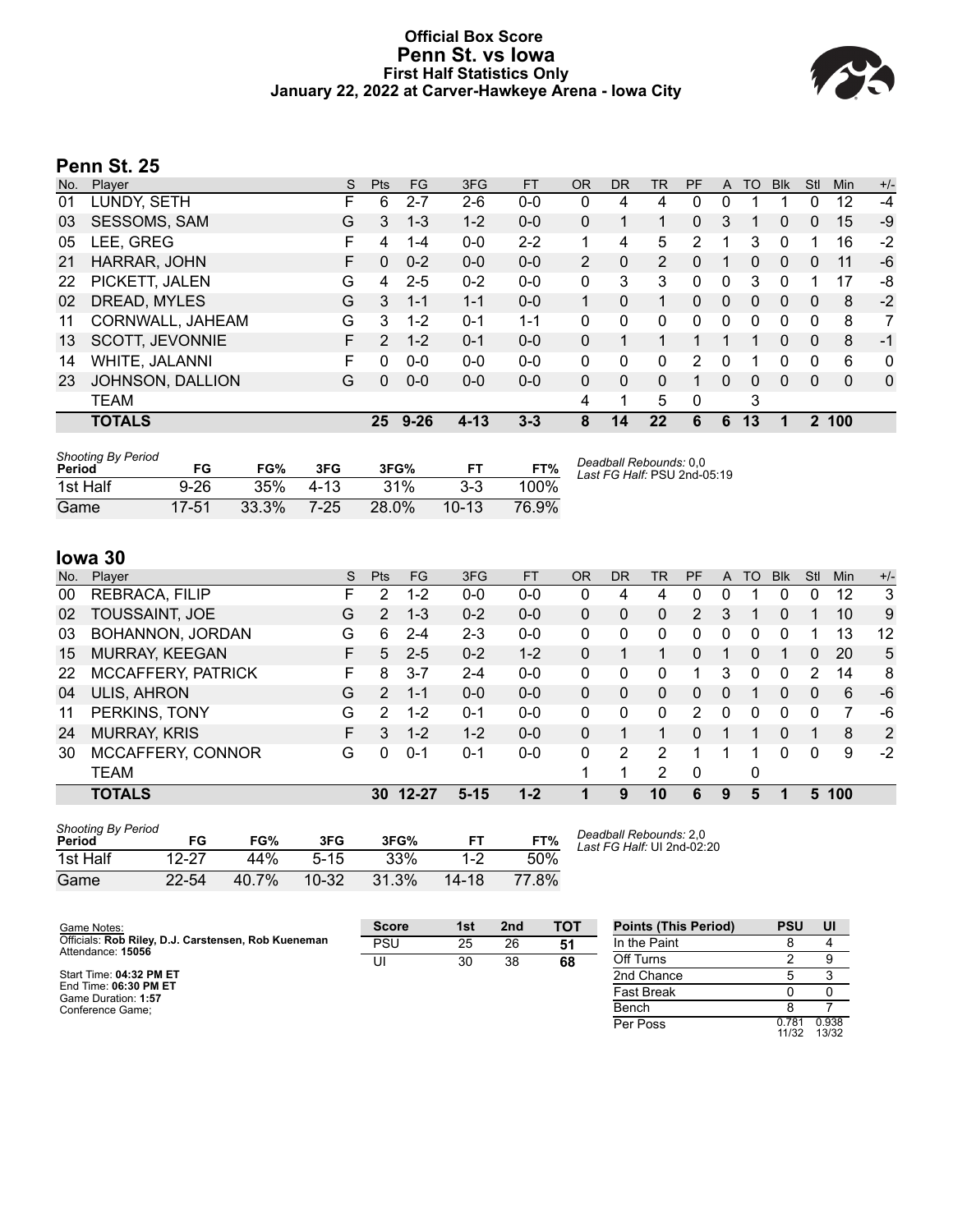### **Official Play-By-Play Penn St. vs Iowa First Half January 22, 2022 at Carver-Hawkeye Arena - Iowa City**



#### **Period 1**

<mark>Startersː</mark><br>Penn St.: 1 LUNDY,SETH (F); 3 SESSOMS,SAM (G); 5 LEE,GREG (F); 21 HARRAR,JOHN (F); 22 PICKETT,JALEN (G);<br>Iowa: 0 REBRACA,FILIP (F); 2 TOUSSAINT,JOE (G); 3 BOHANNON,JORDAN (G); 15 MURRAY,KEEGAN (F); 22 MCCAFFERY

| <b>Time</b>    | <b>VISITORS: Penn St.</b>              | <b>Score</b>         | <b>Margin</b>  | <b>HOME: Iowa</b>                  |
|----------------|----------------------------------------|----------------------|----------------|------------------------------------|
| 19:41          |                                        | $2 - 0$              | H <sub>2</sub> | GOOD! JUMPER by TOUSSAINT, JOE     |
| 19:26          | GOOD! LAYUP by LEE, GREG               | $2 - 2$              | T              |                                    |
| 19:26          | ASSIST by HARRAR, JOHN                 |                      |                |                                    |
| 19:13          |                                        | $4 - 2$              | H <sub>2</sub> | GOOD! JUMPER by MURRAY, KEEGAN     |
| 19:13          |                                        |                      |                | ASSIST by TOUSSAINT, JOE           |
| 18:41          | MISSED 3PTR by LUNDY, SETH             |                      |                |                                    |
| 18:41          | REBOUND (OFF) by TEAM                  |                      |                |                                    |
| 18:41          | TURNOVER (SHOTCLOCK) by TEAM           |                      |                |                                    |
| 18:32          |                                        |                      |                | MISSED 3PTR by MURRAY, KEEGAN      |
| 18:29          | REBOUND (DEF) by LUNDY, SETH           |                      |                |                                    |
| 18:23          | MISSED 3PTR by LUNDY, SETH             |                      |                |                                    |
| 18:19          | REBOUND (OFF) by TEAM                  |                      |                |                                    |
| 18:09          | MISSED 3PTR by LUNDY, SETH             |                      |                |                                    |
| 18:06          |                                        |                      |                | REBOUND (DEF) by REBRACA, FILIP    |
| 17:59          |                                        |                      |                | MISSED 3PTR by TOUSSAINT, JOE      |
| 17:56          | REBOUND (DEF) by PICKETT, JALEN        |                      |                |                                    |
| 17:32          | TURNOVER (LOSTBALL) by LEE, GREG       |                      |                |                                    |
| 17:32          |                                        |                      |                | STEAL by BOHANNON, JORDAN          |
| 17:27          |                                        |                      |                | MISSED 3PTR by BOHANNON, JORDAN    |
| 17:24          | REBOUND (DEF) by LEE, GREG             |                      |                |                                    |
| 16:56          | MISSED JUMPER by HARRAR, JOHN          |                      |                |                                    |
| 16:53          |                                        |                      |                | REBOUND (DEF) by REBRACA, FILIP    |
| 16:49          |                                        | $7 - 2$              | H <sub>5</sub> | GOOD! 3PTR by MCCAFFERY, PATRICK   |
| 16:49          |                                        |                      |                | ASSIST by TOUSSAINT, JOE           |
| 16:36          |                                        |                      |                | FOUL (PERSONAL) by TOUSSAINT, JOE  |
| 16:36          | SUB OUT: LUNDY, SETH                   |                      |                |                                    |
| 16:36          | SUB OUT: LEE, GREG                     |                      |                |                                    |
| 16:36          | SUB OUT: HARRAR, JOHN                  |                      |                |                                    |
| 16:36          | SUB IN: DREAD, MYLES                   |                      |                |                                    |
| 16:36          | SUB IN: SCOTT, JEVONNIE                |                      |                |                                    |
| 16:36          | SUB IN: WHITE, JALANNI                 |                      |                |                                    |
| 16:28          | MISSED 3PTR by PICKETT, JALEN          |                      |                |                                    |
| 16:23          | REBOUND (OFF) by DREAD, MYLES          |                      |                |                                    |
| 16:05          | TURNOVER (TRAVEL) by PICKETT, JALEN    |                      |                |                                    |
| 15:43          |                                        | $10 - 2$             | H <sub>8</sub> | GOOD! 3PTR by MCCAFFERY, PATRICK   |
| 15:43          |                                        |                      |                | ASSIST by MURRAY, KEEGAN           |
| 15:29          | GOOD! 3PTR by DREAD, MYLES             | $10-5$               | H <sub>5</sub> |                                    |
| 15:29          | ASSIST by SESSOMS, SAM                 |                      |                |                                    |
| 15:19          |                                        | $12 - 5$             | H 7            | GOOD! JUMPER by MURRAY, KEEGAN     |
| 15:19          |                                        |                      |                | ASSIST by MCCAFFERY, PATRICK       |
| 14:46          | GOOD! JUMPER by PICKETT, JALEN         | $12 - 7$<br>$14 - 7$ | H <sub>5</sub> |                                    |
| 14:33<br>14:06 | FOUL (OFF) by WHITE, JALANNI           |                      | H 7            | GOOD! JUMPER by MCCAFFERY, PATRICK |
| 14:06          | TURNOVER (OFFENSIVE) by WHITE, JALANNI |                      |                |                                    |
| 14:06          |                                        |                      |                |                                    |
| 14:06          |                                        |                      |                | SUB OUT: REBRACA, FILIP            |
| 14:06          |                                        |                      |                | SUB OUT: TOUSSAINT, JOE            |
| 14:06          |                                        |                      |                | SUB OUT: MCCAFFERY, PATRICK        |
| 14:06          |                                        |                      |                | SUB IN: ULIS, AHRON                |
| 14:06          |                                        |                      |                | SUB IN: MURRAY, KRIS               |
| 14:06          |                                        |                      |                | SUB IN: MCCAFFERY, CONNOR          |
| 14:06          | SUB OUT: SESSOMS, SAM                  |                      |                |                                    |
| 14:06          | SUB IN: CORNWALL, JAHEAM               |                      |                |                                    |
| 13:38          |                                        |                      |                | TURNOVER (LOSTBALL) by ULIS, AHRON |
| 13:06          | MISSED 3PTR by SCOTT, JEVONNIE         |                      |                |                                    |
| 13:01          | REBOUND (OFF) by TEAM                  |                      |                |                                    |
| 13:00          | TURNOVER (SHOTCLOCK) by TEAM           |                      |                |                                    |
| 12:41          |                                        |                      |                | MISSED 3PTR by MCCAFFERY, CONNOR   |
| 12:38          | REBOUND (DEF) by PICKETT, JALEN        |                      |                |                                    |
| 12:30          | TURNOVER (BADPASS) by PICKETT, JALEN   |                      |                |                                    |
| 12:30          |                                        |                      |                | STEAL by MURRAY, KRIS              |
| 12:29          | FOUL (PERSONAL) by SCOTT, JEVONNIE     |                      |                |                                    |
| 12:29          | SUB OUT: SCOTT, JEVONNIE               |                      |                |                                    |
| 12:29          | SUB OUT: WHITE, JALANNI                |                      |                |                                    |
| 12:29          | SUB IN: LEE, GREG                      |                      |                |                                    |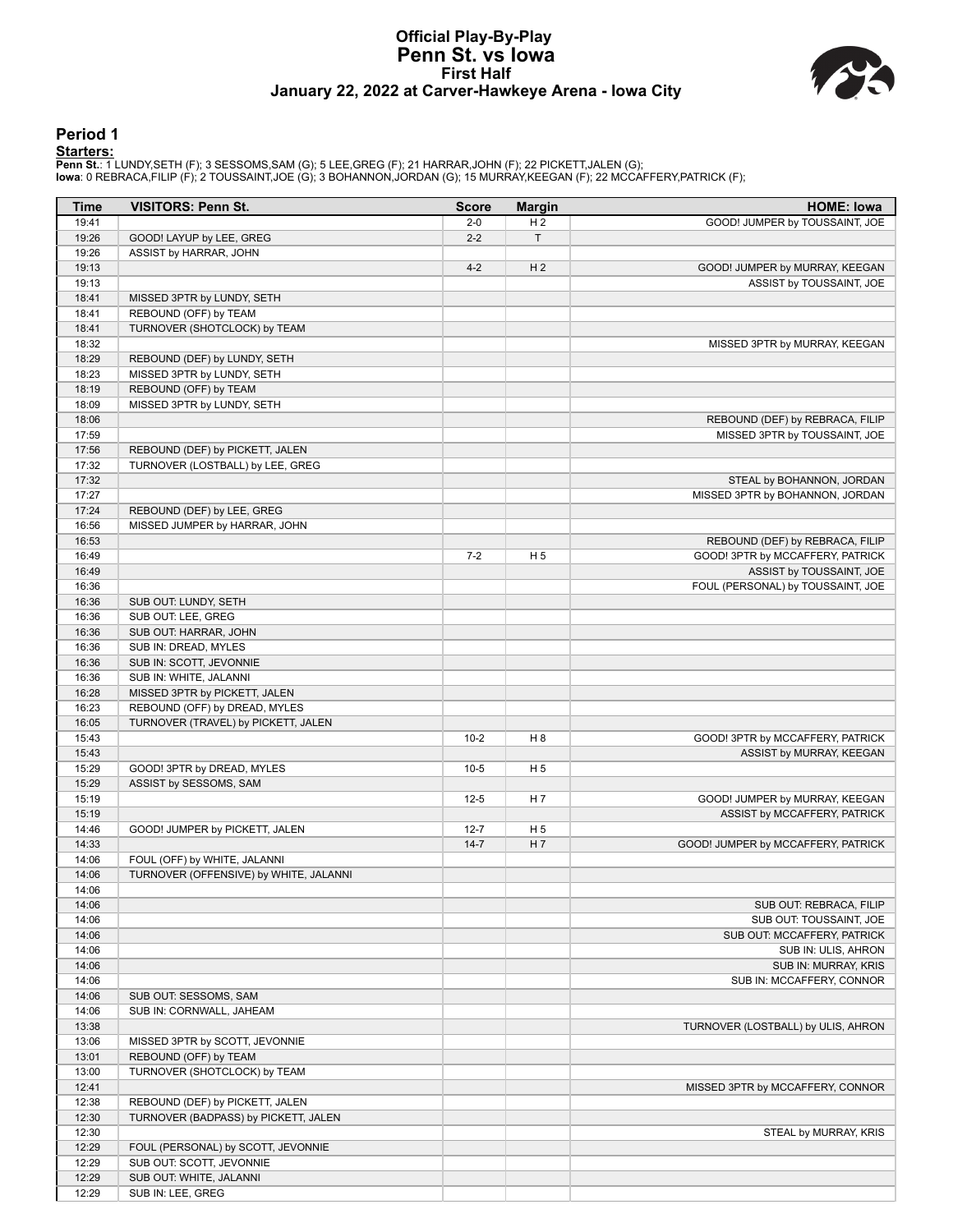| Time           | <b>VISITORS: Penn St.</b>             | <b>Score</b> | <b>Margin</b>  | <b>HOME: lowa</b>                                         |
|----------------|---------------------------------------|--------------|----------------|-----------------------------------------------------------|
| 12:29          | SUB IN: HARRAR, JOHN                  |              |                |                                                           |
| 12:06          |                                       |              |                | MISSED JUMPER by BOHANNON, JORDAN                         |
| 12:02          | REBOUND (DEF) by LEE, GREG            |              |                |                                                           |
| 11:51          | MISSED 3PTR by CORNWALL, JAHEAM       |              |                |                                                           |
| 11:48          | REBOUND (OFF) by TEAM                 |              |                |                                                           |
| 11:47          |                                       |              |                |                                                           |
| 11:47          |                                       |              |                | SUB OUT: BOHANNON, JORDAN                                 |
| 11:47          |                                       |              |                | SUB IN: PERKINS, TONY                                     |
| 11:47          | SUB OUT: DREAD, MYLES                 |              |                |                                                           |
| 11:47          | SUB IN: LUNDY, SETH                   |              |                |                                                           |
| 11:25          | GOOD! 3PTR by LUNDY, SETH             | $14 - 10$    | H4             |                                                           |
| 11:25          | ASSIST by LEE, GREG                   |              |                |                                                           |
| 11:13          |                                       |              |                | TURNOVER (BADPASS) by MURRAY, KRIS                        |
| 11:13          | STEAL by LEE, GREG                    |              |                |                                                           |
| 11:10          |                                       |              |                | FOUL (PERSONAL) by PERKINS, TONY                          |
| 10:45          | MISSED JUMPER by LEE, GREG            |              |                |                                                           |
| 10:43          | REBOUND (OFF) by HARRAR, JOHN         |              |                |                                                           |
| 10:37<br>10:36 | MISSED LAYUP by PICKETT, JALEN        |              |                |                                                           |
| 10:36          | REBOUND (OFF) by HARRAR, JOHN         |              |                |                                                           |
| 10:36          |                                       |              |                | FOUL (PERSONAL) by PERKINS, TONY<br>SUB OUT: MURRAY, KRIS |
| 10:36          |                                       |              |                | SUB IN: REBRACA, FILIP                                    |
| 10:25          | MISSED JUMPER by LEE, GREG            |              |                |                                                           |
| 10:21          |                                       |              |                | REBOUND (DEF) by REBRACA, FILIP                           |
| 10:13          |                                       | $16-10$      | H <sub>6</sub> | GOOD! JUMPER by ULIS, AHRON [PNT]                         |
| 09:51          | MISSED JUMPER by LUNDY, SETH          |              |                |                                                           |
| 09:48          |                                       |              |                | REBOUND (DEF) by REBRACA, FILIP                           |
| 09:38          |                                       |              |                | MISSED JUMPER by MURRAY, KEEGAN                           |
| 09:35          | REBOUND (DEF) by LUNDY, SETH          |              |                |                                                           |
| 09:26          | GOOD! LAYUP by CORNWALL, JAHEAM       | $16-12$      | H4             |                                                           |
| 09:26          |                                       |              |                | FOUL (PERSONAL) by MCCAFFERY, CONNOR                      |
| 09:26          | SUB OUT: HARRAR, JOHN                 |              |                |                                                           |
| 09:26          | SUB IN: WHITE, JALANNI                |              |                |                                                           |
| 09:26          | GOOD! FT by CORNWALL, JAHEAM          | $16-13$      | H <sub>3</sub> |                                                           |
| 09:26          | SUB OUT: CORNWALL, JAHEAM             |              |                |                                                           |
| 09:26          | SUB IN: SESSOMS, SAM                  |              |                |                                                           |
| 09:01          |                                       |              |                | MISSED 3PTR by MURRAY, KEEGAN                             |
| 08:58          | REBOUND (DEF) by PICKETT, JALEN       |              |                |                                                           |
| 08:42          | TURNOVER (LOSTBALL) by LUNDY, SETH    |              |                |                                                           |
| 08:42          |                                       |              |                | SUB OUT: MCCAFFERY, CONNOR                                |
| 08:42          |                                       |              |                | SUB IN: MCCAFFERY, PATRICK                                |
| 08:23          |                                       |              |                | MISSED JUMPER by MCCAFFERY, PATRICK                       |
| 08:21          | REBOUND (DEF) by LEE, GREG            |              |                |                                                           |
| 08:00          | GOOD! JUMPER by PICKETT, JALEN [PNT]  | $16-15$      | H <sub>1</sub> |                                                           |
| 07:41          | FOUL (PERSONAL) by WHITE, JALANNI     |              |                |                                                           |
| 07:41          |                                       |              |                |                                                           |
| 07:41          |                                       |              |                | SUB OUT: ULIS, AHRON                                      |
| 07:41          |                                       |              |                | SUB IN: TOUSSAINT, JOE                                    |
| 07:41          | SUB OUT: LUNDY, SETH                  |              |                |                                                           |
| 07:41          | SUB OUT: WHITE, JALANNI               |              |                |                                                           |
| 07:41          | SUB IN: DREAD, MYLES                  |              |                |                                                           |
| 07:41          | SUB IN: SCOTT, JEVONNIE               |              |                |                                                           |
| 07:27          |                                       | $18-15$      | $H_3$          | GOOD! JUMPER by PERKINS, TONY                             |
| 07:27          |                                       |              |                | ASSIST by MCCAFFERY, PATRICK                              |
| 07:12          | TURNOVER (10SEC) by TEAM              |              |                |                                                           |
| 07:12          | SUB OUT: PICKETT, JALEN               |              |                |                                                           |
| 07:12          | SUB IN: CORNWALL, JAHEAM              |              |                |                                                           |
| 06:57          |                                       |              |                | MISSED 3PTR by TOUSSAINT, JOE                             |
| 06:53          | REBOUND (DEF) by SESSOMS, SAM         |              |                |                                                           |
| 06:38          | TURNOVER (BADPASS) by SCOTT, JEVONNIE |              |                |                                                           |
| 06:38          |                                       |              |                | STEAL by TOUSSAINT, JOE                                   |
| 06:35          |                                       |              |                | TURNOVER (LOSTBALL) by TOUSSAINT, JOE                     |
| 06:23          | GOOD! LAYUP by SCOTT, JEVONNIE        | $18-17$      | H <sub>1</sub> |                                                           |
| 06:23          | ASSIST by SESSOMS, SAM                |              |                |                                                           |
| 06:05          |                                       | $20 - 17$    | $H_3$          | GOOD! DUNK by REBRACA, FILIP                              |
| 06:05          |                                       |              |                | ASSIST by TOUSSAINT, JOE                                  |
| 05:34          | GOOD! 3PTR by SESSOMS, SAM            | $20 - 20$    | $\mathsf T$    |                                                           |
| 05:34          | ASSIST by SCOTT, JEVONNIE             |              |                |                                                           |
| 05:22          |                                       |              |                | MISSED LAYUP by REBRACA, FILIP                            |
| 05:20          | REBOUND (DEF) by LEE, GREG            |              |                |                                                           |
| 05:08          | MISSED LAYUP by SESSOMS, SAM          |              |                |                                                           |
| 05:05          |                                       |              |                | REBOUND (DEF) by MURRAY, KEEGAN                           |
| 05:03          |                                       |              |                | MISSED 3PTR by PERKINS, TONY                              |
| 05:00          | REBOUND (DEF) by SCOTT, JEVONNIE      |              |                |                                                           |
| 04:35          | FOUL (OFF) by LEE, GREG               |              |                |                                                           |
| 04:35          | TURNOVER (OFFENSIVE) by LEE, GREG     |              |                |                                                           |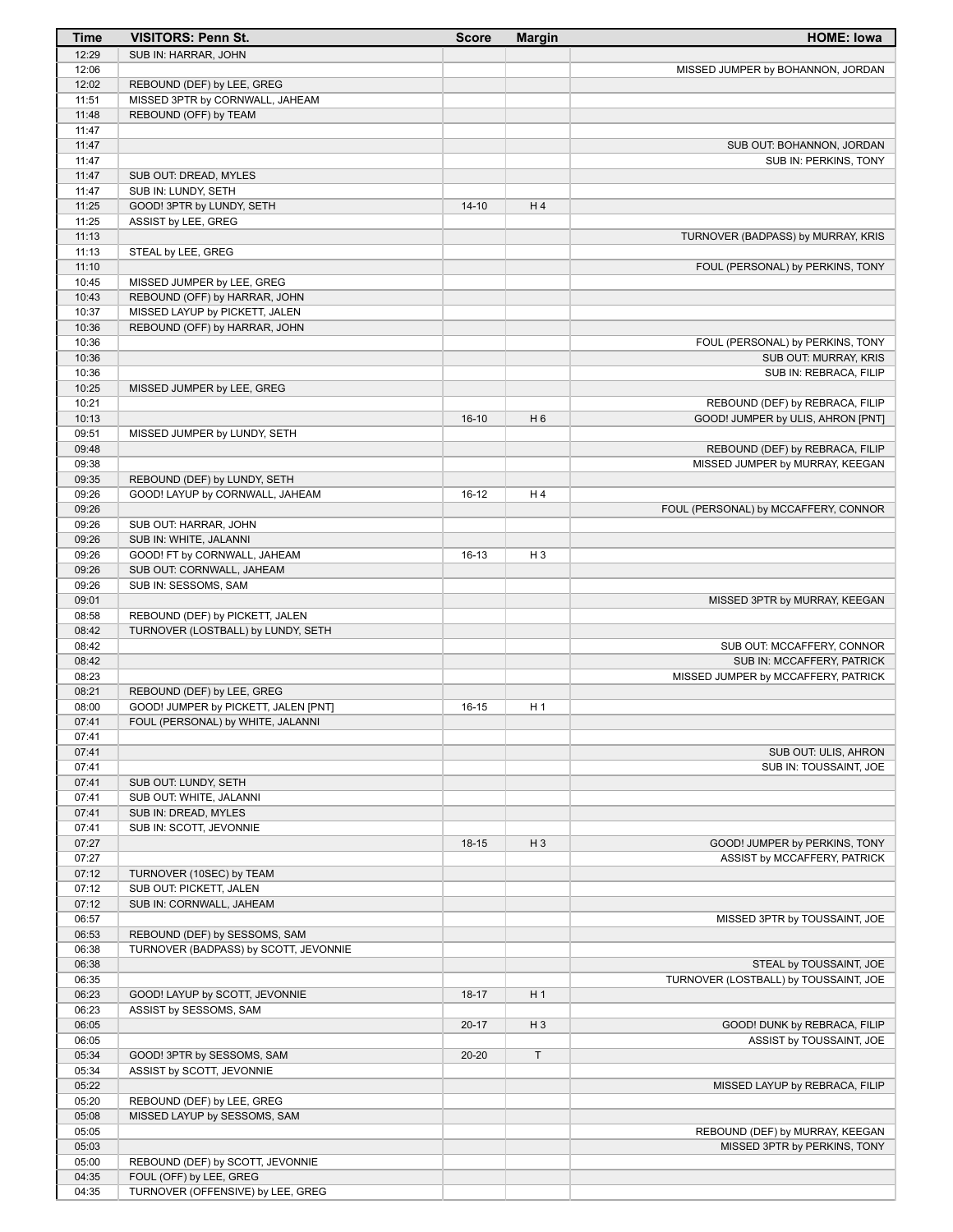| Time           | <b>VISITORS: Penn St.</b>                             | <b>Score</b> | <b>Margin</b>  | <b>HOME: Iowa</b>                                             |
|----------------|-------------------------------------------------------|--------------|----------------|---------------------------------------------------------------|
| 04:35          |                                                       |              |                | SUB OUT: PERKINS, TONY                                        |
| 04:35          |                                                       |              |                | SUB IN: BOHANNON, JORDAN                                      |
| 04:35          | SUB OUT: DREAD, MYLES                                 |              |                |                                                               |
| 04:35<br>04:35 | SUB OUT: CORNWALL, JAHEAM<br>SUB OUT: SCOTT, JEVONNIE |              |                |                                                               |
| 04:35          | SUB IN: LUNDY, SETH                                   |              |                |                                                               |
| 04:35          | SUB IN: HARRAR, JOHN                                  |              |                |                                                               |
| 04:35          | SUB IN: PICKETT, JALEN                                |              |                |                                                               |
| 04:23          |                                                       |              |                | TURNOVER (LOSTBALL) by REBRACA, FILIP                         |
| 04:23          |                                                       |              |                | SUB OUT: REBRACA, FILIP                                       |
| 04:23          |                                                       |              |                | SUB IN: MURRAY, KRIS                                          |
| 04:01          | TURNOVER (BADPASS) by PICKETT, JALEN                  |              |                |                                                               |
| 04:01<br>03:56 |                                                       | 23-20        | H <sub>3</sub> | STEAL by MCCAFFERY, PATRICK<br>GOOD! 3PTR by BOHANNON, JORDAN |
| 03:56          |                                                       |              |                | ASSIST by MCCAFFERY, PATRICK                                  |
| 03:43          | MISSED LAYUP by HARRAR, JOHN                          |              |                |                                                               |
| 03:43          |                                                       |              |                | BLOCK by MURRAY, KEEGAN                                       |
| 03:43          | REBOUND (OFF) by LEE, GREG                            |              |                |                                                               |
| 03:43          |                                                       |              |                | FOUL (PERSONAL) by TOUSSAINT, JOE                             |
| 03:43          |                                                       |              |                |                                                               |
| 03:43          |                                                       |              |                | SUB OUT: TOUSSAINT, JOE                                       |
| 03:43<br>03:43 | GOOD! FT by LEE, GREG                                 | $23 - 21$    | H <sub>2</sub> | SUB IN: MCCAFFERY, CONNOR                                     |
| 03:43          | GOOD! FT by LEE, GREG                                 | 23-22        | H <sub>1</sub> |                                                               |
| 03:29          |                                                       |              |                | MISSED 3PTR by MURRAY, KRIS                                   |
| 03:26          | REBOUND (DEF) by LUNDY, SETH                          |              |                |                                                               |
| 03:00          | MISSED JUMPER by LEE, GREG                            |              |                |                                                               |
| 02:56          |                                                       |              |                | REBOUND (DEF) by MCCAFFERY, CONNOR                            |
| 02:51          |                                                       |              |                | MISSED 3PTR by MCCAFFERY, PATRICK                             |
| 02:47          | REBOUND (DEF) by LUNDY, SETH                          |              |                |                                                               |
| 02:32          |                                                       |              | V <sub>2</sub> | FOUL (PERSONAL) by MCCAFFERY, PATRICK                         |
| 02:27<br>02:27 | GOOD! 3PTR by LUNDY, SETH<br>ASSIST by SESSOMS, SAM   | 23-25        |                |                                                               |
| 02:17          |                                                       |              |                | MISSED 3PTR by MCCAFFERY, PATRICK                             |
| 02:15          | REBOUND (DEF) by TEAM                                 |              |                |                                                               |
| 02:08          | TURNOVER (LOSTBALL) by SESSOMS, SAM                   |              |                |                                                               |
| 02:08          |                                                       |              |                | STEAL by MCCAFFERY, PATRICK                                   |
| 02:02          |                                                       |              |                | TURNOVER (BADPASS) by MCCAFFERY, CONNOR                       |
| 02:02          | STEAL by PICKETT, JALEN                               |              |                |                                                               |
| 01:57          | TURNOVER (TRAVEL) by LEE, GREG                        |              |                |                                                               |
| 01:42<br>01:42 | BLOCK by LUNDY, SETH                                  |              |                | MISSED LAYUP by MCCAFFERY, PATRICK                            |
| 01:42          |                                                       |              |                | REBOUND (OFF) by TEAM                                         |
| 01:36          |                                                       | 26-25        | H <sub>1</sub> | GOOD! 3PTR by BOHANNON, JORDAN                                |
| 01:36          |                                                       |              |                | ASSIST by MURRAY, KRIS                                        |
| 01:12          | MISSED 3PTR by LUNDY, SETH                            |              |                |                                                               |
| 01:08          |                                                       |              |                | REBOUND (DEF) by MURRAY, KRIS                                 |
| 00:57          |                                                       | 29-25        | H4             | GOOD! 3PTR by MURRAY, KRIS                                    |
| 00:57          |                                                       |              |                | ASSIST by MCCAFFERY, CONNOR                                   |
| 00:40<br>00:27 | TIMEOUT 30SEC                                         |              |                |                                                               |
| 00:24          | MISSED 3PTR by PICKETT, JALEN                         |              |                | REBOUND (DEF) by TEAM                                         |
| 00:24          | SUB OUT: SESSOMS, SAM                                 |              |                |                                                               |
| 00:24          | SUB OUT: HARRAR, JOHN                                 |              |                |                                                               |
| 00:24          | SUB OUT: PICKETT, JALEN                               |              |                |                                                               |
| 00:24          | SUB IN: CORNWALL, JAHEAM                              |              |                |                                                               |
| 00:24          | SUB IN: SCOTT, JEVONNIE                               |              |                |                                                               |
| 00:24          | SUB IN: JOHNSON, DALLION                              |              |                |                                                               |
| 00:10          | FOUL (PERSONAL) by JOHNSON, DALLION                   |              |                |                                                               |
| 00:06<br>00:06 | FOUL (PERSONAL) by LEE, GREG                          |              |                | MISSED FT by MURRAY, KEEGAN                                   |
| 00:06          |                                                       |              |                | REBOUND (OFF) by TEAM                                         |
| 00:06          |                                                       |              |                | SUB OUT: MCCAFFERY, PATRICK                                   |
| 00:06          |                                                       |              |                | SUB IN: PERKINS, TONY                                         |
| 00:06          | SUB OUT: LEE, GREG                                    |              |                |                                                               |
| 00:06          | SUB OUT: CORNWALL, JAHEAM                             |              |                |                                                               |
| 00:06          | SUB OUT: SCOTT, JEVONNIE                              |              |                |                                                               |
| 00:06          | SUB OUT: JOHNSON, DALLION                             |              |                |                                                               |
| 00:06          | SUB IN: DREAD, MYLES                                  |              |                |                                                               |
| 00:06          | SUB IN: SESSOMS, SAM                                  |              |                |                                                               |
| 00:06<br>00:06 | SUB IN: WHITE, JALANNI<br>SUB IN: PICKETT, JALEN      |              |                |                                                               |
| 00:06          |                                                       | $30 - 25$    | H <sub>5</sub> | GOOD! FT by MURRAY, KEEGAN                                    |
| 00:02          | MISSED 3PTR by SESSOMS, SAM                           |              |                |                                                               |
| 00:01          |                                                       |              |                | REBOUND (DEF) by MCCAFFERY, CONNOR                            |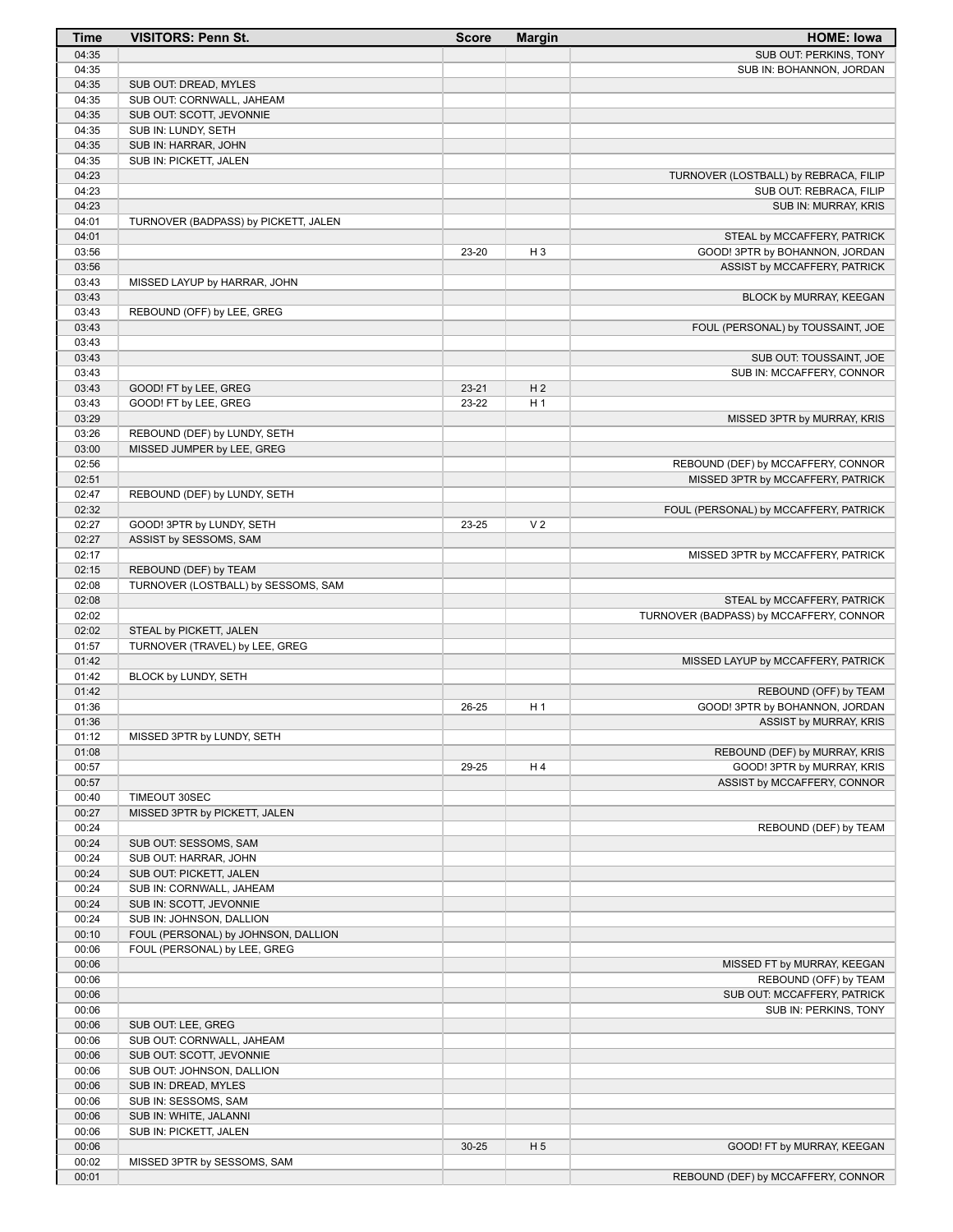# **Penn St. 25, Iowa 30**

| <b>Points (This Period)</b> | <b>PSU</b>     | UI             |
|-----------------------------|----------------|----------------|
| In the Paint                |                |                |
| Off Turns                   |                |                |
| 2nd Chance                  | 5              |                |
| Fast Break                  |                |                |
| Bench                       |                |                |
| Per Poss                    | 0.781<br>11/32 | 0.938<br>13/32 |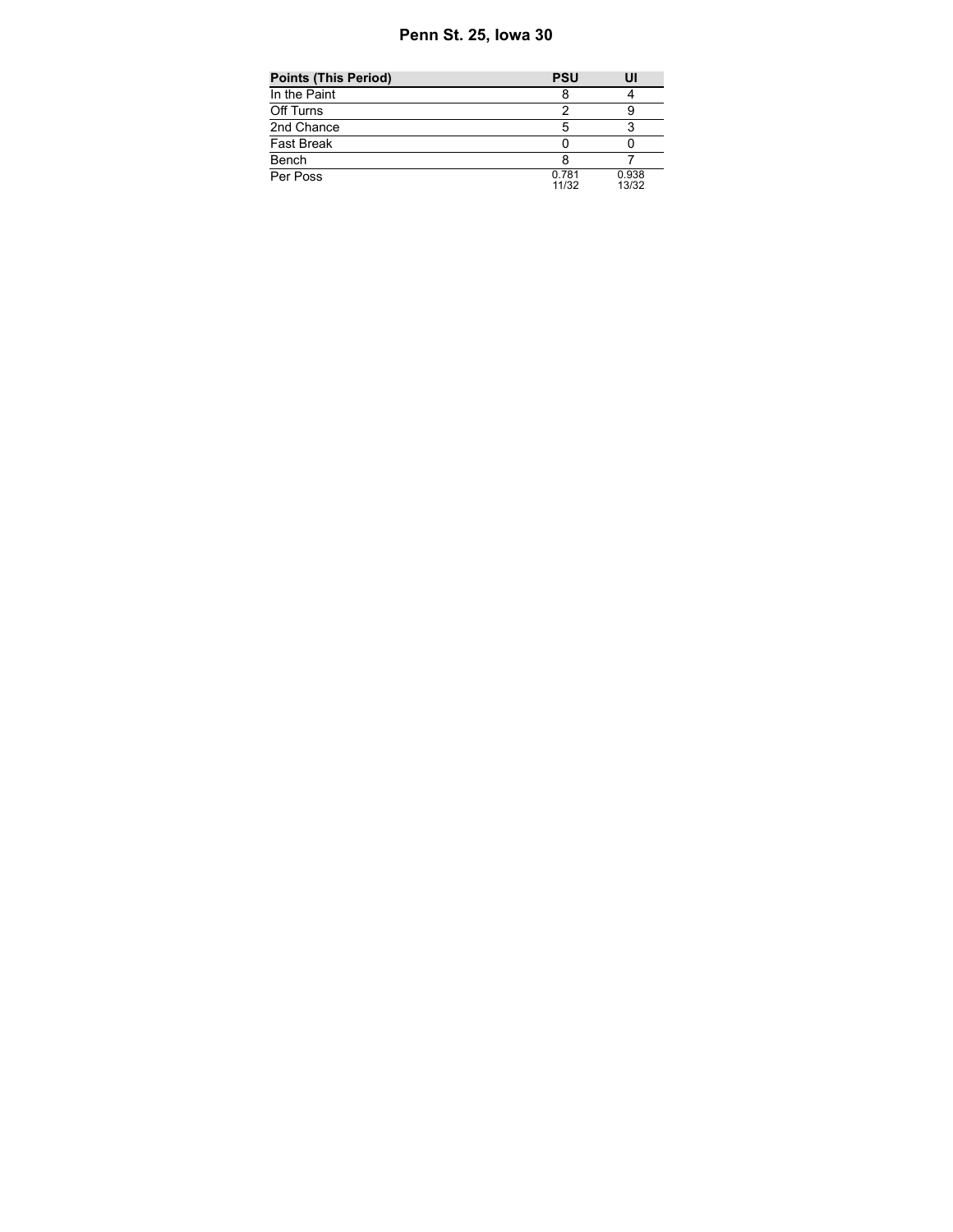# **Official Box Score Penn St. vs Iowa Second Half Statistics Only January 22, 2022 at Carver-Hawkeye Arena - Iowa City**



# **Penn St. 26**

| No. | Player                 | S  | <b>Pts</b> | FG.      | 3FG      | <b>FT</b> | <b>OR</b> | <b>DR</b> | TR              | PF            | A | TO       | <b>B</b> lk | Stl | <b>Min</b> | $+/-$ |
|-----|------------------------|----|------------|----------|----------|-----------|-----------|-----------|-----------------|---------------|---|----------|-------------|-----|------------|-------|
| 01  | LUNDY, SETH            | F  | 2          | $1 - 4$  | 0-1      | $0-0$     | 0         |           |                 | 2             | 0 | 0        | 0           | 0   | 17         | $-17$ |
| 03  | <b>SESSOMS, SAM</b>    | G  | 3          | $1 - 3$  | $0 - 1$  | $1 - 2$   | 0         | 0         | 0               | 2             |   |          | 0           | 0   | 14         | $-11$ |
| 05  | LEE, GREG              | F  | 2          | $0 - 1$  | $0 - 0$  | $2 - 2$   | 1         | 2         | 3               | 2             | 0 | 1        | 0           | 0   | 10         | $-2$  |
| 21  | HARRAR, JOHN           | F. | 0          | $0 - 2$  | $0 - 0$  | $0 - 0$   | 1         | 2         | 3               | $\mathcal{P}$ | 0 | $\Omega$ | $\Omega$    | 0   | 12         | $-1$  |
| 22  | PICKETT, JALEN         | G  | 10         | $3 - 7$  | $1 - 4$  | $3-4$     | 0         | 0         | 0               | $\Omega$      | 3 |          | 0           |     | 20         | $-12$ |
| 02  | DREAD, MYLES           | G  | 6          | $2 - 5$  | $2 - 5$  | $0 - 0$   | 0         | 1         |                 |               | 0 | 0        | 0           |     | 15         | $-7$  |
| 11  | CORNWALL, JAHEAM       | G  | 2          | $1 - 3$  | $0 - 1$  | $0 - 0$   | 0         | 0         | 0               | 0             | 0 | 0        | 0           | 0   | 4          | -1    |
| 13  | <b>SCOTT, JEVONNIE</b> | F  |            | $0 - 0$  | $0 - 0$  | $1 - 2$   |           | 1         | $\overline{2}$  | 2             | 0 | 1        | 0           | 0   | 6          | $-5$  |
| 14  | WHITE, JALANNI         | F  | 0          | $0 - 0$  | $0 - 0$  | $0 - 0$   | 0         | 1         | 1               | 1             | 0 | $\Omega$ | 0           | 0   | 4          | $-4$  |
| 23  | JOHNSON, DALLION       | G  | 0          | $0 - 0$  | $0 - 0$  | $0 - 0$   | 0         | 0         | 0               | $\Omega$      | 0 | $\Omega$ | $\Omega$    | 0   | 0          | 0     |
|     | TEAM                   |    |            |          |          |           | 0         | 1         | 1               | $\mathbf{0}$  |   | 0        |             |     |            |       |
|     | <b>TOTALS</b>          |    | 26         | $8 - 25$ | $3 - 12$ | $7 - 10$  | 3         | 9         | 12 <sup>°</sup> | 12            | 4 | Δ        | 0           | 2   | 100        |       |
|     |                        |    |            |          |          |           |           |           |                 |               |   |          |             |     |            |       |

| <b>Shooting By Period</b><br>Period | FG        | FG%   | 3FG    | 3FG%  | FT.     | FT%   | Deadball Rebounds: 0,0<br>Last FG Half: PSU - |
|-------------------------------------|-----------|-------|--------|-------|---------|-------|-----------------------------------------------|
| 2nd Half                            | 8-25      | 32%   | $3-12$ | 25%   | 7-10    | 70%   |                                               |
| Game                                | $17 - 51$ | 33.3% | 7-25   | 28.0% | $10-13$ | 76.9% |                                               |

# **Iowa 38**

| No. | Player              | S  | <b>Pts</b>    | FG        | 3FG     | <b>FT</b> | <b>OR</b>      | <b>DR</b> | TR       | PF             | A | TO | <b>B</b> lk    | Stl      | Min | $+/-$          |
|-----|---------------------|----|---------------|-----------|---------|-----------|----------------|-----------|----------|----------------|---|----|----------------|----------|-----|----------------|
| 00  | REBRACA, FILIP      | н. | 6             | $3 - 3$   | $0 - 0$ | $0-0$     | 0              |           |          | $\overline{2}$ | 0 | 0  | 0              | $\Omega$ | 8   | 5              |
| 02  | TOUSSAINT, JOE      | G  | 2             | $0 - 1$   | $0 - 0$ | $2 - 2$   |                | 2         | 3        | 0              |   |    | 0              | 2        | 13  | 13             |
| 03  | BOHANNON, JORDAN    | G  | 5             | $1 - 4$   | 1-4     | $2 - 2$   | 0              | 2         | 2        |                | 0 |    | 0              | 0        | 20  | 12             |
| 15  | MURRAY, KEEGAN      | F. | 10            | $2 - 7$   | $1 - 5$ | $5-6$     | 2              | 5         |          |                |   | 1  | $\mathcal{P}$  |          | 20  | 12             |
| 22  | MCCAFFERY, PATRICK  | F. | 3             | $1 - 2$   | $1 - 2$ | $0 - 0$   | $\Omega$       | 2         | 2        | 0              | 1 | 0  | $\mathcal{P}$  | 0        | 13  | 13             |
| 04  | <b>ULIS, AHRON</b>  | G  | 0             | $0 - 0$   | $0 - 0$ | $0 - 0$   | 0              | 0         | $\Omega$ | $\Omega$       | 0 | 0  | $\Omega$       | 0        | 0   | $\Omega$       |
| 11  | PERKINS, TONY       | G  | $\mathcal{P}$ | $1 - 5$   | $0 - 2$ | $0 - 0$   | 3              |           | 4        |                | 0 | 0  | 0              | O        |     | -1             |
| 24  | <b>MURRAY, KRIS</b> |    | 10            | $2 - 3$   | $2 - 3$ | $4-6$     | $\overline{2}$ |           | 3        | 2              |   | 0  | $\overline{0}$ |          | 12  | $\overline{7}$ |
| 30  | MCCAFFERY, CONNOR   | G  | 0             | $0 - 2$   | $0 - 1$ | $0 - 0$   |                | 0         |          | 0              | 2 | 0  | 0              | 0        | 7   | -1             |
|     | <b>TEAM</b>         |    |               |           |         |           |                | 3         | 4        | $\Omega$       |   | 2  |                |          |     |                |
|     | <b>TOTALS</b>       |    | 38            | $10 - 27$ | $5-17$  | $13 - 16$ | 10             | 17        | 27       |                | 6 | 5  | 4              | 4        | 100 |                |

| <b>Shooting By Period</b><br>Period | FG        | FG%   | 3FG       | 3FG%  |           | FT%   |
|-------------------------------------|-----------|-------|-----------|-------|-----------|-------|
| 2nd Half                            | $10 - 27$ | 37%   | $5-17$    | 29%   | $13 - 16$ | 81%   |
| Game                                | $22 - 54$ | 40.7% | $10 - 32$ | 31.3% | $14 - 18$ | 77.8% |

*Deadball Rebounds:* 2,0 *Last FG Half:* UI -

| Game Notes:                                                              | <b>Score</b> | 1st | 2 <sub>nd</sub> | <b>TOT</b> | <b>Points (This Period)</b> | <b>PSU</b>     | UI            |
|--------------------------------------------------------------------------|--------------|-----|-----------------|------------|-----------------------------|----------------|---------------|
| Officials: Rob Riley, D.J. Carstensen, Rob Kueneman<br>Attendance: 15056 | <b>PSU</b>   | 25  | 26              | 51         | In the Paint                | 10             |               |
|                                                                          | UI           | 30  | 38              | 68         | Off Turns                   |                |               |
| Start Time: 04:32 PM ET                                                  |              |     |                 |            | 2nd Chance                  |                |               |
| End Time: 06:30 PM ET<br>Game Duration: 1:57                             |              |     |                 |            | <b>Fast Break</b>           |                |               |
| Conference Game:                                                         |              |     |                 |            | Bench                       |                | 12            |
|                                                                          |              |     |                 |            | Per Poss                    | 0.867<br>12/30 | .357<br>17/28 |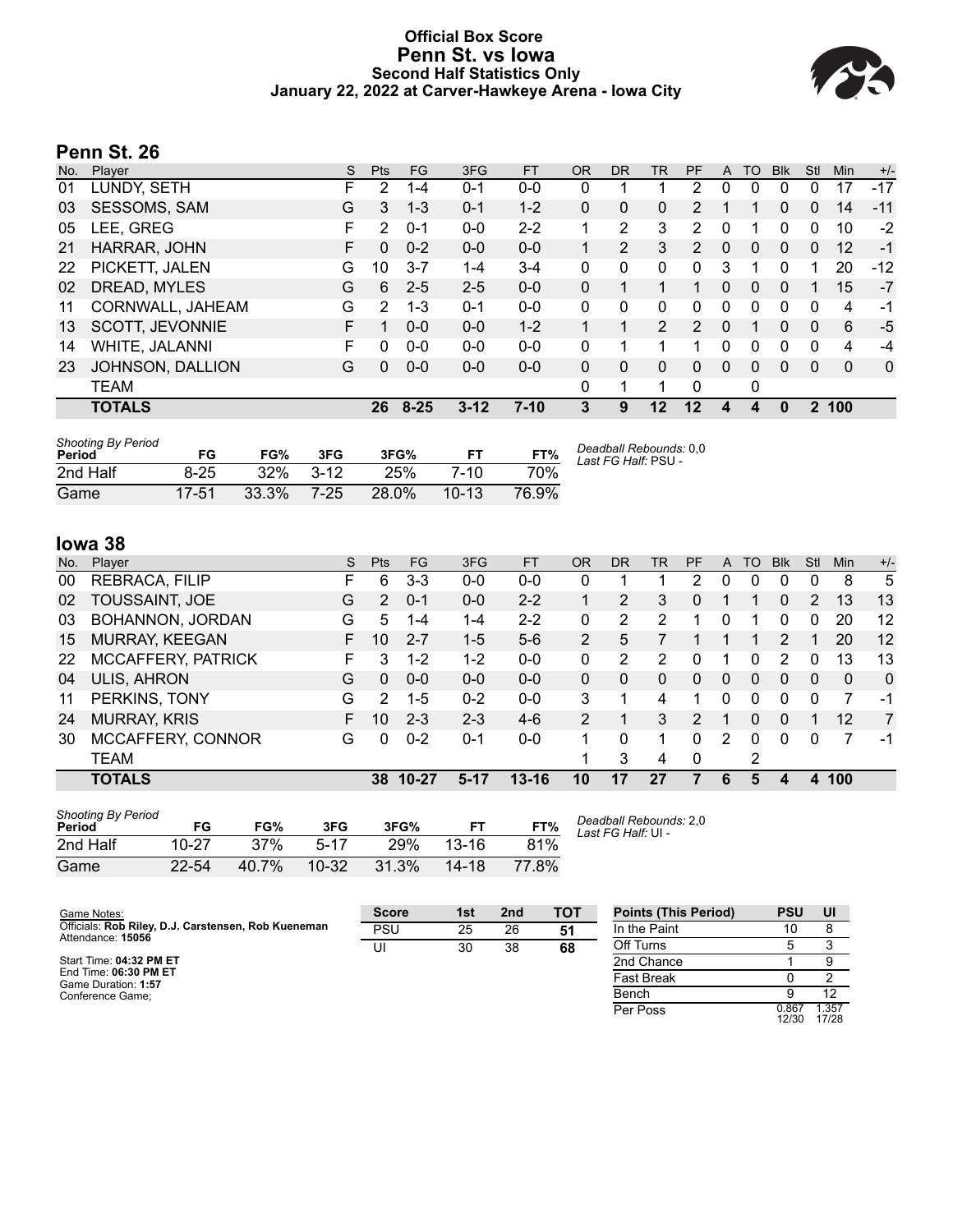### **Official Play-By-Play Penn St. vs Iowa Second Half January 22, 2022 at Carver-Hawkeye Arena - Iowa City**



### **Period 2**

<mark>Startersː</mark><br>Penn St.: 1 LUNDY,SETH (F); 3 SESSOMS,SAM (G); 5 LEE,GREG (F); 21 HARRAR,JOHN (F); 22 PICKETT,JALEN (G);<br>Iowa: 0 REBRACA,FILIP (F); 2 TOUSSAINT,JOE (G); 3 BOHANNON,JORDAN (G); 15 MURRAY,KEEGAN (F); 22 MCCAFFERY

| Time  | <b>VISITORS: Penn St.</b>           | <b>Score</b> | <b>Margin</b>  | <b>HOME: Iowa</b>                      |
|-------|-------------------------------------|--------------|----------------|----------------------------------------|
| 20:00 |                                     |              |                | SUB OUT: PERKINS, TONY                 |
| 20:00 |                                     |              |                | SUB OUT: MURRAY, KRIS                  |
| 20:00 |                                     |              |                | SUB OUT: MCCAFFERY, CONNOR             |
| 20:00 |                                     |              |                | SUB IN: REBRACA, FILIP                 |
| 20:00 |                                     |              |                | SUB IN: TOUSSAINT, JOE                 |
| 20:00 |                                     |              |                | SUB IN: MCCAFFERY, PATRICK             |
| 20:00 | SUB OUT: DREAD, MYLES               |              |                |                                        |
| 20:00 | SUB OUT: WHITE, JALANNI             |              |                |                                        |
| 20:00 | SUB IN: LEE, GREG                   |              |                |                                        |
| 20:00 | SUB IN: HARRAR, JOHN                |              |                |                                        |
| 19:37 | MISSED 3PTR by PICKETT, JALEN       |              |                |                                        |
| 19:31 | REBOUND (OFF) by HARRAR, JOHN       |              |                |                                        |
| 19:31 | MISSED LAYUP by HARRAR, JOHN        |              |                |                                        |
| 19:31 |                                     |              |                | BLOCK by MURRAY, KEEGAN                |
| 19:29 | REBOUND (OFF) by LEE, GREG          |              |                |                                        |
| 19:20 |                                     |              |                | FOUL (PERSONAL) by BOHANNON, JORDAN    |
| 19:20 | GOOD! FT by PICKETT, JALEN          | 30-26        | H4             |                                        |
| 19:20 | MISSED FT by PICKETT, JALEN         |              |                |                                        |
| 19:20 |                                     |              |                | REBOUND (DEF) by MCCAFFERY, PATRICK    |
| 19:04 | FOUL (PERSONAL) by LUNDY, SETH      |              |                |                                        |
| 18:48 |                                     | 32-26        | H <sub>6</sub> | GOOD! JUMPER by REBRACA, FILIP [PNT]   |
| 18:34 | GOOD! 3PTR by PICKETT, JALEN        | 32-29        | $H_3$          |                                        |
| 18:34 | ASSIST by SESSOMS, SAM              |              |                |                                        |
| 18:16 |                                     |              |                | MISSED 3PTR by MURRAY, KEEGAN          |
| 18:12 | REBOUND (DEF) by TEAM               |              |                |                                        |
| 17:59 | MISSED 3PTR by PICKETT, JALEN       |              |                |                                        |
| 17:56 |                                     |              |                | REBOUND (DEF) by TOUSSAINT, JOE        |
| 17:51 |                                     |              |                | MISSED 3PTR by BOHANNON, JORDAN        |
| 17:48 |                                     |              |                | REBOUND (OFF) by TOUSSAINT, JOE        |
| 17:46 |                                     | 35-29        | H <sub>6</sub> | GOOD! 3PTR by BOHANNON, JORDAN         |
| 17:46 |                                     |              |                | ASSIST by TOUSSAINT, JOE               |
| 17:24 | GOOD! LAYUP by SESSOMS, SAM         | $35 - 31$    | H4             |                                        |
| 17:24 | ASSIST by PICKETT, JALEN            |              |                |                                        |
| 17:01 | FOUL (PERSONAL) by LEE, GREG        |              |                |                                        |
| 17:01 | SUB OUT: LEE, GREG                  |              |                |                                        |
| 17:01 | SUB IN: WHITE, JALANNI              |              |                |                                        |
| 16:51 |                                     | 37-31        | H <sub>6</sub> | GOOD! JUMPER by REBRACA, FILIP         |
| 16:51 |                                     |              |                | ASSIST by MCCAFFERY, PATRICK           |
| 16:23 | TURNOVER (LOSTBALL) by SESSOMS, SAM |              |                |                                        |
| 16:23 |                                     |              |                | STEAL by TOUSSAINT, JOE                |
| 16:12 | FOUL (PERSONAL) by HARRAR, JOHN     |              |                |                                        |
| 16:12 |                                     | 38-31        | H 7            | GOOD! FT by MURRAY, KEEGAN             |
| 16:12 | SUB OUT: SESSOMS, SAM               |              |                |                                        |
| 16:12 | SUB OUT: HARRAR, JOHN               |              |                |                                        |
| 16:12 | SUB IN: CORNWALL, JAHEAM            |              |                |                                        |
| 16:12 | SUB IN: SCOTT, JEVONNIE             |              |                |                                        |
| 16:12 |                                     |              |                | MISSED FT by MURRAY, KEEGAN            |
| 16:12 | REBOUND (DEF) by WHITE, JALANNI     |              |                |                                        |
| 15:45 | MISSED JUMPER by CORNWALL, JAHEAM   |              |                |                                        |
| 15:45 |                                     |              |                | BLOCK by MCCAFFERY, PATRICK            |
| 15:44 |                                     |              |                | REBOUND (DEF) by TEAM                  |
| 15:43 |                                     |              |                |                                        |
| 15:30 |                                     | 41-31        | H 10           | GOOD! 3PTR by MCCAFFERY, PATRICK       |
| 15:30 |                                     |              |                | ASSIST by MURRAY, KEEGAN               |
| 15:12 | MISSED JUMPER by LUNDY, SETH        |              |                |                                        |
| 15:11 | REBOUND (OFF) by SCOTT, JEVONNIE    |              |                |                                        |
| 15:10 |                                     |              |                | FOUL (PERSONAL) by REBRACA, FILIP      |
| 14:48 | MISSED 3PTR by CORNWALL, JAHEAM     |              |                |                                        |
| 14:45 |                                     |              |                | REBOUND (DEF) by REBRACA, FILIP        |
| 14:42 | SUB OUT: LUNDY, SETH                |              |                |                                        |
| 14:42 | SUB OUT: WHITE, JALANNI             |              |                |                                        |
| 14:42 | SUB IN: DREAD, MYLES                |              |                |                                        |
| 14:42 | SUB IN: LEE, GREG                   |              |                |                                        |
| 14:28 |                                     |              |                | TURNOVER (BADPASS) by BOHANNON, JORDAN |
| 14:28 | STEAL by DREAD, MYLES               |              |                |                                        |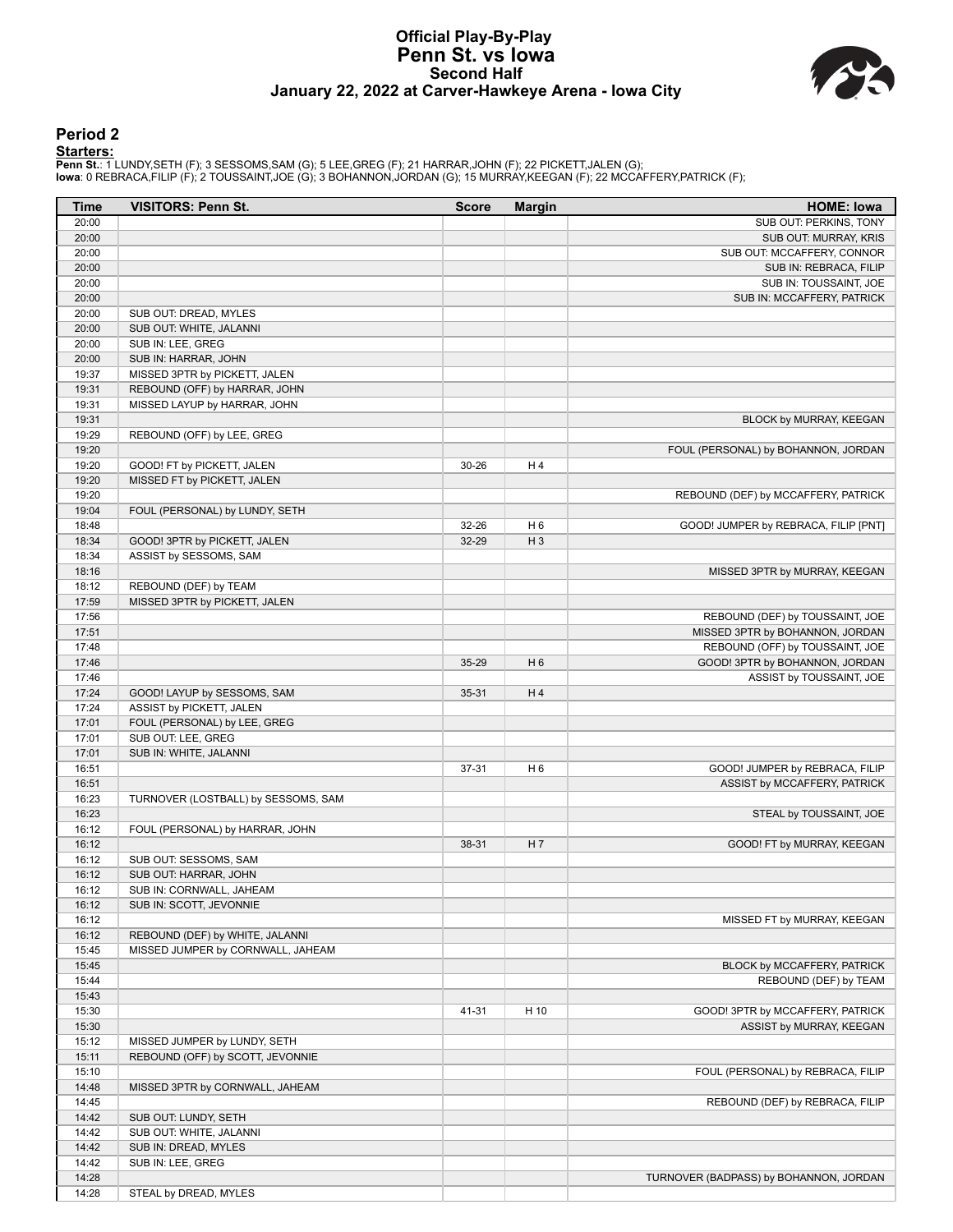| Time  | <b>VISITORS: Penn St.</b>            | <b>Score</b> | <b>Margin</b>  | <b>HOME: Iowa</b>                    |
|-------|--------------------------------------|--------------|----------------|--------------------------------------|
| 14:15 | MISSED JUMPER by LEE, GREG           |              |                |                                      |
| 14:15 |                                      |              |                | BLOCK by MURRAY, KEEGAN              |
| 14:10 |                                      |              |                | REBOUND (DEF) by TOUSSAINT, JOE      |
| 14:07 |                                      |              |                | MISSED 3PTR by MCCAFFERY, PATRICK    |
| 14:04 | REBOUND (DEF) by SCOTT, JEVONNIE     |              |                |                                      |
| 13:42 | GOOD! LAYUP by CORNWALL, JAHEAM      | 41-33        | H 8            |                                      |
| 13:22 |                                      | 43-33        | H 10           | GOOD! LAYUP by REBRACA, FILIP        |
| 12:59 | GOOD! JUMPER by PICKETT, JALEN [PNT] | 43-35        | H 8            |                                      |
| 12:53 |                                      |              |                | TURNOVER (BADPASS) by TOUSSAINT, JOE |
| 12:53 | STEAL by PICKETT, JALEN              |              |                |                                      |
| 12:32 |                                      |              |                | FOUL (PERSONAL) by REBRACA, FILIP    |
| 12:32 |                                      |              |                | SUB OUT: REBRACA, FILIP              |
| 12:32 |                                      |              |                | SUB OUT: TOUSSAINT, JOE              |
| 12:32 |                                      |              |                | SUB OUT: MCCAFFERY, PATRICK          |
| 12:32 |                                      |              |                | SUB IN: PERKINS, TONY                |
| 12:32 |                                      |              |                | SUB IN: MURRAY, KRIS                 |
| 12:32 |                                      |              |                | SUB IN: MCCAFFERY, CONNOR            |
| 12:32 | SUB OUT: CORNWALL, JAHEAM            |              |                |                                      |
| 12:32 | SUB OUT: SCOTT, JEVONNIE             |              |                |                                      |
| 12:32 | SUB IN: SESSOMS, SAM                 |              |                |                                      |
| 12:32 | SUB IN: HARRAR, JOHN                 |              |                |                                      |
| 12:27 | GOOD! 3PTR by DREAD, MYLES           | 43-38        | H <sub>5</sub> |                                      |
| 12:27 | ASSIST by PICKETT, JALEN             |              |                |                                      |
| 11:57 |                                      |              |                | MISSED JUMPER by MCCAFFERY, CONNOR   |
| 11:54 |                                      |              |                | REBOUND (OFF) by PERKINS, TONY       |
| 11:54 |                                      |              |                |                                      |
| 11:54 | FOUL (PERSONAL) by LEE, GREG         |              |                |                                      |
| 11:54 | SUB OUT: LEE, GREG                   |              |                |                                      |
| 11:54 | SUB IN: LUNDY, SETH                  |              |                |                                      |
| 11:44 |                                      |              |                | MISSED JUMPER by PERKINS, TONY       |
| 11:41 |                                      |              |                | REBOUND (OFF) by PERKINS, TONY       |
| 11:28 |                                      |              |                | MISSED 3PTR by MURRAY, KEEGAN        |
| 11:27 |                                      |              |                | REBOUND (OFF) by MURRAY, KRIS        |
| 11:26 | FOUL (PERSONAL) by HARRAR, JOHN      |              |                |                                      |
| 11:26 |                                      |              |                | MISSED FT by MURRAY, KRIS            |
| 11:26 |                                      |              |                | REBOUND (OFF) by TEAM                |
| 11:26 |                                      | 44-38        | H <sub>6</sub> | GOOD! FT by MURRAY, KRIS             |
| 11:13 | GOOD! 3PTR by DREAD, MYLES           | 44-41        | $H_3$          |                                      |
| 11:13 | ASSIST by PICKETT, JALEN             |              |                |                                      |
| 10:59 |                                      | 47-41        | H <sub>6</sub> | GOOD! 3PTR by MURRAY, KRIS           |
| 10:59 |                                      |              |                | ASSIST by MCCAFFERY, CONNOR          |
| 10:41 | MISSED 3PTR by DREAD, MYLES          |              |                |                                      |
| 10:38 |                                      |              |                | REBOUND (DEF) by MURRAY, KRIS        |
| 10:26 |                                      | 49-41        | H <sub>8</sub> | GOOD! JUMPER by MURRAY, KEEGAN [PNT] |
| 10:26 |                                      |              |                | ASSIST by MURRAY, KRIS               |
| 10:10 | MISSED 3PTR by PICKETT, JALEN        |              |                |                                      |
| 10:06 |                                      |              |                | REBOUND (DEF) by BOHANNON, JORDAN    |
| 10:04 | FOUL (PERSONAL) by DREAD, MYLES      |              |                |                                      |
| 10:01 |                                      |              |                | MISSED 3PTR by BOHANNON, JORDAN      |
| 09:57 |                                      |              |                | REBOUND (OFF) by MCCAFFERY, CONNOR   |
| 09:49 |                                      |              |                | MISSED 3PTR by PERKINS, TONY         |
| 09:46 | REBOUND (DEF) by HARRAR, JOHN        |              |                |                                      |
| 09:38 |                                      |              |                | FOUL (PERSONAL) by MURRAY, KRIS      |
| 09:38 | GOOD! FT by SESSOMS, SAM             | 49-42        | H 7            |                                      |
| 09:38 | MISSED FT by SESSOMS, SAM            |              |                |                                      |
| 09:38 |                                      |              |                | REBOUND (DEF) by MURRAY, KEEGAN      |
| 09:26 |                                      |              |                | MISSED LAYUP by PERKINS, TONY        |
| 09:22 |                                      |              |                | REBOUND (OFF) by PERKINS, TONY       |
| 09:22 |                                      | 51-42        | H <sub>9</sub> | GOOD! LAYUP by PERKINS, TONY         |
| 09:13 | TIMEOUT 30SEC                        |              |                |                                      |
| 09:13 | SUB OUT: SESSOMS, SAM                |              |                |                                      |
| 09:13 | SUB IN: WHITE, JALANNI               |              |                |                                      |
| 08:49 | MISSED JUMPER by PICKETT, JALEN      |              |                |                                      |
| 08:45 |                                      |              |                | REBOUND (DEF) by TEAM                |
| 08:32 |                                      |              |                | MISSED 3PTR by PERKINS, TONY         |
| 08:30 |                                      |              |                | REBOUND (OFF) by MURRAY, KEEGAN      |
| 08:26 |                                      |              |                | MISSED 3PTR by BOHANNON, JORDAN      |
| 08:24 | REBOUND (DEF) by LUNDY, SETH         |              |                |                                      |
| 08:07 | GOOD! JUMPER by PICKETT, JALEN [PNT] | 51-44        | H 7            |                                      |
| 07:58 | FOUL (PERSONAL) by WHITE, JALANNI    |              |                |                                      |
| 07:58 |                                      |              |                |                                      |
| 07:58 | SUB OUT: WHITE, JALANNI              |              |                |                                      |
| 07:58 | SUB IN: SCOTT, JEVONNIE              |              |                |                                      |
| 07:58 |                                      | 52-44        | H 8            | GOOD! FT by MURRAY, KEEGAN           |
| 07:58 |                                      | 53-44        | H9             | GOOD! FT by MURRAY, KEEGAN           |
| 07:44 |                                      |              |                | FOUL (PERSONAL) by MURRAY, KEEGAN    |
|       |                                      |              |                |                                      |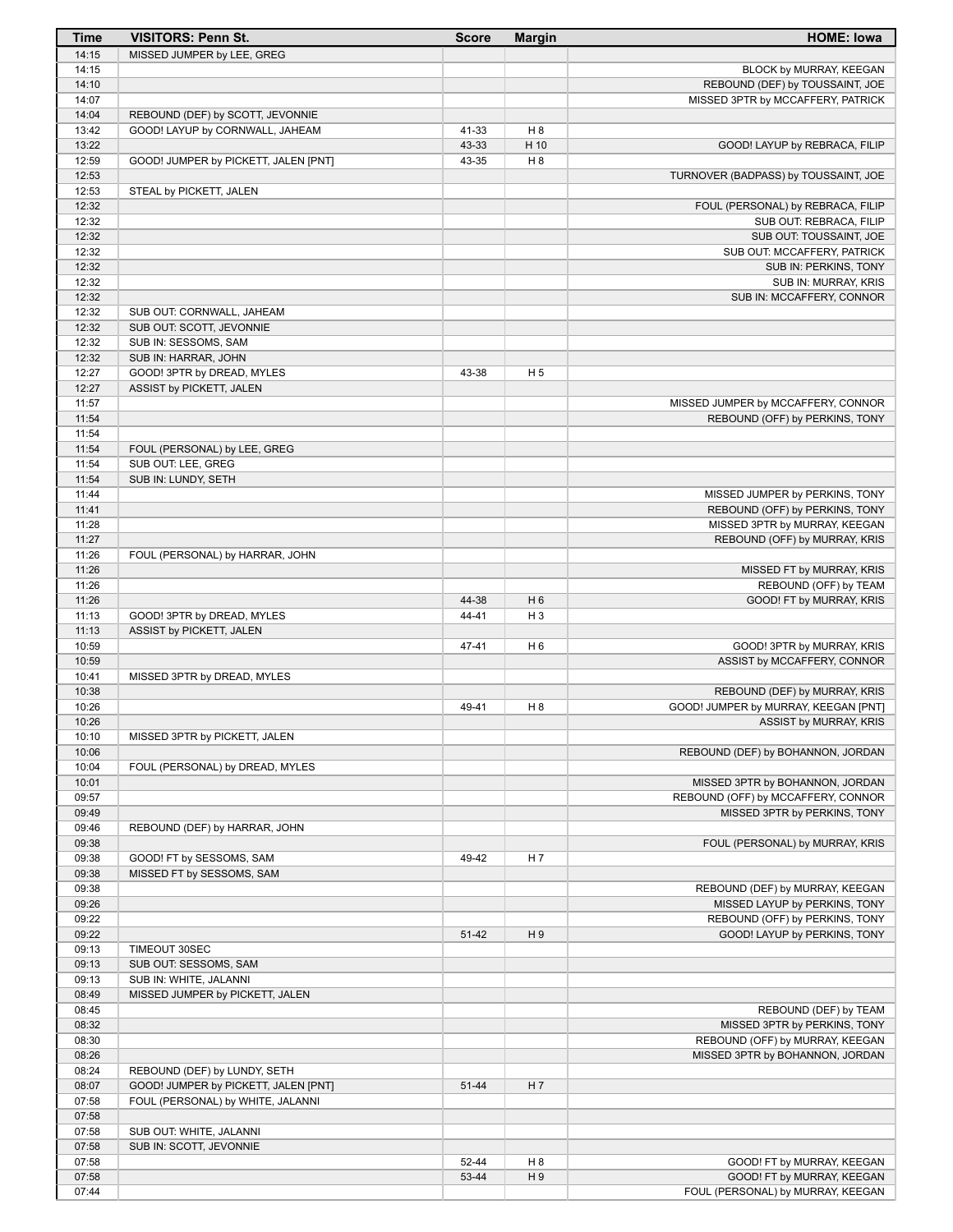| Time           | <b>VISITORS: Penn St.</b>             | <b>Score</b>   | <b>Margin</b>  | <b>HOME: Iowa</b>                                    |
|----------------|---------------------------------------|----------------|----------------|------------------------------------------------------|
| 07:44          | GOOD! FT by SCOTT, JEVONNIE           | 53-45          | H 8            |                                                      |
| 07:44          | MISSED FT by SCOTT, JEVONNIE          |                |                |                                                      |
| 07:44          |                                       |                |                | REBOUND (DEF) by PERKINS, TONY                       |
| 07:31          |                                       |                |                | MISSED 3PTR by MURRAY, KEEGAN                        |
| 07:27          | REBOUND (DEF) by DREAD, MYLES         |                |                |                                                      |
| 07:04          |                                       |                |                | FOUL (PERSONAL) by PERKINS, TONY                     |
| 07:04          | GOOD! FT by PICKETT, JALEN            | 53-46          | H <sub>7</sub> |                                                      |
| 07:04          | GOOD! FT by PICKETT, JALEN            | 53-47          | H <sub>6</sub> |                                                      |
| 06:46          |                                       | 56-47          | H <sub>9</sub> | GOOD! 3PTR by MURRAY, KRIS                           |
| 06:46          |                                       |                |                | ASSIST by MCCAFFERY, CONNOR                          |
| 06:29          | TURNOVER (BADPASS) by PICKETT, JALEN  |                |                |                                                      |
| 06:29          |                                       |                |                | STEAL by MURRAY, KEEGAN                              |
| 06:28          |                                       |                |                | TURNOVER (OUTOFBOUNDS) by MURRAY, KEEGAN             |
| 06:28          | SUB OUT: SCOTT, JEVONNIE              |                |                |                                                      |
| 06:28          | SUB IN: SESSOMS, SAM                  |                |                |                                                      |
| 06:12          | MISSED LAYUP by LUNDY, SETH           |                |                |                                                      |
| 06:09          |                                       |                |                | REBOUND (DEF) by TEAM                                |
| 05:42          |                                       |                |                | MISSED 3PTR by MCCAFFERY, CONNOR                     |
| 05:40          |                                       |                |                | REBOUND (OFF) by TEAM                                |
| 05:40          |                                       | 56-49          | H 7            | TURNOVER (SHOTCLOCK) by TEAM                         |
| 05:19<br>05:15 | GOOD! LAYUP by LUNDY, SETH            |                |                |                                                      |
| 05:15          |                                       |                |                | SUB OUT: PERKINS, TONY<br>SUB OUT: MCCAFFERY, CONNOR |
| 05:15          |                                       |                |                | SUB IN: TOUSSAINT, JOE                               |
| 05:15          |                                       |                |                | SUB IN: MCCAFFERY, PATRICK                           |
| 04:58          |                                       |                |                | MISSED 3PTR by MURRAY, KEEGAN                        |
| 04:55          | REBOUND (DEF) by HARRAR, JOHN         |                |                |                                                      |
| 04:33          | MISSED LAYUP by HARRAR, JOHN          |                |                |                                                      |
| 04:30          |                                       |                |                | REBOUND (DEF) by MURRAY, KEEGAN                      |
| 04:16          |                                       |                |                | SUB OUT: MURRAY, KRIS                                |
| 04:16          |                                       |                |                | SUB IN: REBRACA, FILIP                               |
| 04:16          | SUB OUT: HARRAR, JOHN                 |                |                |                                                      |
| 04:16          | SUB IN: SCOTT, JEVONNIE               |                |                |                                                      |
| 04:10          |                                       |                |                | MISSED LAYUP by MURRAY, KEEGAN                       |
| 04:10          |                                       |                |                | REBOUND (OFF) by MURRAY, KEEGAN                      |
| 04:09          | FOUL (PERSONAL) by SCOTT, JEVONNIE    |                |                |                                                      |
| 04:09          |                                       | 57-49          | H 8            | GOOD! FT by MURRAY, KEEGAN                           |
| 04:09          |                                       | 58-49          | H <sub>9</sub> | GOOD! FT by MURRAY, KEEGAN                           |
| 04:09          |                                       |                |                | SUB OUT: MURRAY, KEEGAN                              |
| 04:09          |                                       |                |                | SUB IN: MURRAY, KRIS                                 |
| 03:54          | TURNOVER (BADPASS) by SCOTT, JEVONNIE |                |                |                                                      |
| 03:54          |                                       |                |                | STEAL by MURRAY, KRIS                                |
| 03:53          | FOUL (PERSONAL) by SCOTT, JEVONNIE    |                |                |                                                      |
| 03:53          |                                       |                |                |                                                      |
| 03:53          |                                       |                |                | SUB OUT: REBRACA, FILIP                              |
| 03:53          |                                       |                |                | SUB IN: MURRAY, KEEGAN                               |
| 03:53          | SUB OUT: SCOTT, JEVONNIE              |                |                |                                                      |
| 03:53          | SUB IN: LEE, GREG                     |                |                |                                                      |
| 03:53          |                                       | 59-49          | H 10           | GOOD! FT by MURRAY, KRIS [FB]                        |
| 03:53          |                                       | 60-49          | H 11           | GOOD! FT by MURRAY, KRIS [FB]                        |
| 03:38          | MISSED 3PTR by DREAD, MYLES           |                |                |                                                      |
| 03:34          |                                       |                |                | REBOUND (DEF) by MURRAY, KEEGAN                      |
| 03:13          |                                       |                |                | MISSED JUMPER by TOUSSAINT, JOE                      |
| 03:12          |                                       |                |                | REBOUND (OFF) by MURRAY, KRIS                        |
| 03:10          | FOUL (PERSONAL) by SESSOMS, SAM       |                |                |                                                      |
| 03:10          |                                       | 61-49          | H 12           | GOOD! FT by MURRAY, KRIS                             |
| 03:10          |                                       |                |                | MISSED FT by MURRAY, KRIS                            |
| 03:10          | REBOUND (DEF) by LEE, GREG            |                |                |                                                      |
| 02:48          | MISSED 3PTR by LUNDY, SETH            |                |                |                                                      |
| 02:45          |                                       |                |                | REBOUND (DEF) by MURRAY, KEEGAN                      |
| 02:20          |                                       | 64-49          | H 15           | GOOD! 3PTR by MURRAY, KEEGAN                         |
| 02:02          |                                       |                |                | FOUL (PERSONAL) by MURRAY, KRIS                      |
| 02:02          | GOOD! FT by LEE, GREG                 | 64-50          | H 14           |                                                      |
| 02:02          | GOOD! FT by LEE, GREG                 | 64-51          | H 13           |                                                      |
| 01:58          |                                       |                |                | TIMEOUT 30SEC                                        |
| 01:45<br>01:45 | FOUL (PERSONAL) by SESSOMS, SAM       |                | H 14           | GOOD! FT by TOUSSAINT, JOE                           |
| 01:45          |                                       | 65-51<br>66-51 | H 15           | GOOD! FT by TOUSSAINT, JOE                           |
| 01:33          | TURNOVER (LOSTBALL) by LEE, GREG      |                |                |                                                      |
| 01:33          |                                       |                |                | STEAL by TOUSSAINT, JOE                              |
| 01:04          |                                       |                |                | MISSED 3PTR by MURRAY, KRIS                          |
| 01:01          | REBOUND (DEF) by LEE, GREG            |                |                |                                                      |
| 00:51          | MISSED LAYUP by SESSOMS, SAM          |                |                |                                                      |
| 00:51          |                                       |                |                | BLOCK by MCCAFFERY, PATRICK                          |
| 00:50          |                                       |                |                | REBOUND (DEF) by MURRAY, KEEGAN                      |
| 00:46          | FOUL (PERSONAL) by LUNDY, SETH        |                |                |                                                      |
|                |                                       |                |                |                                                      |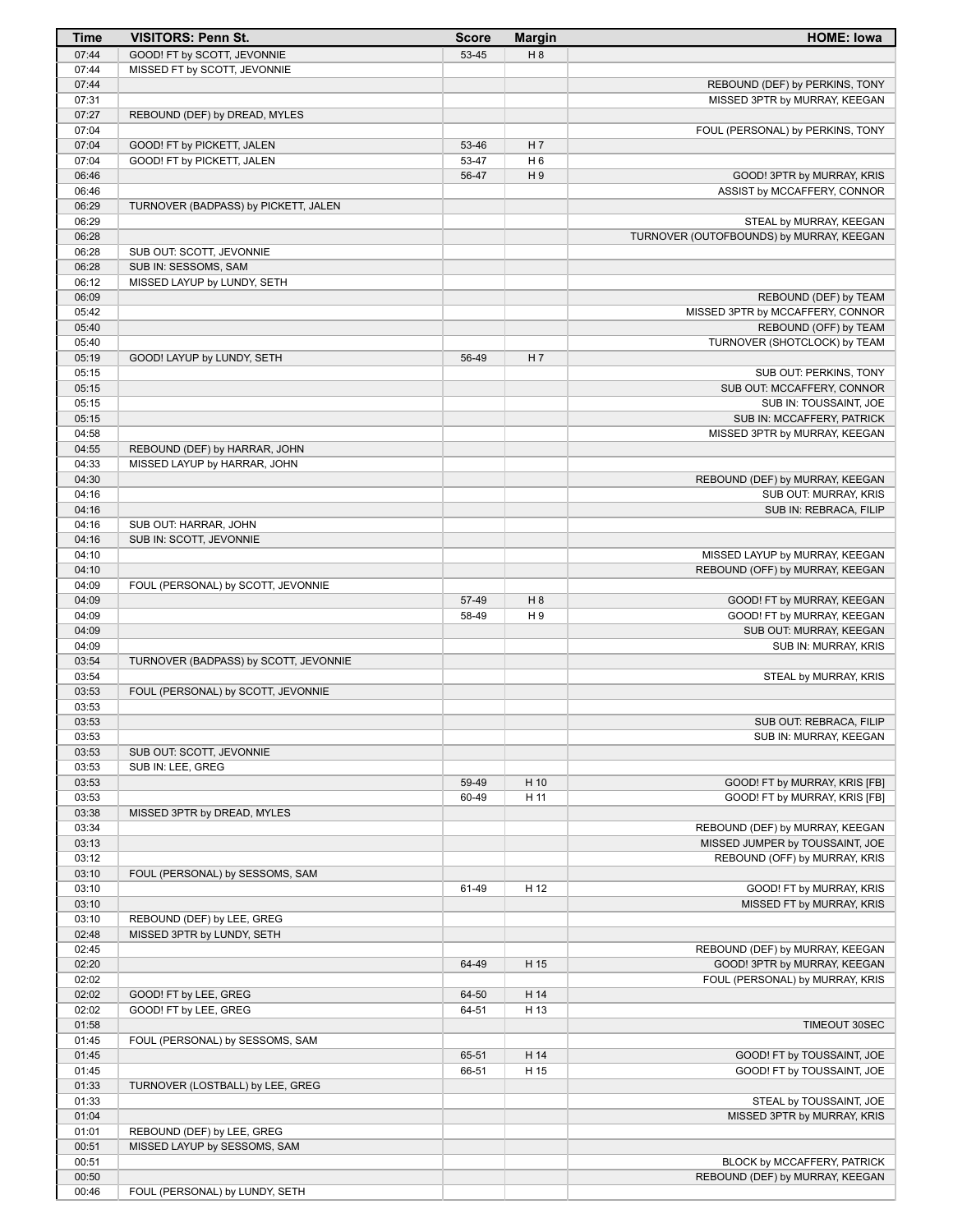| Time  | <b>VISITORS: Penn St.</b>   | <b>Score</b> | <b>Margin</b> | <b>HOME: Iowa</b>                   |
|-------|-----------------------------|--------------|---------------|-------------------------------------|
| 00:46 |                             | 67-51        | H 16          | GOOD! FT by BOHANNON, JORDAN        |
| 00:46 |                             | 68-51        | H 17          | GOOD! FT by BOHANNON, JORDAN        |
| 00:43 | MISSED 3PTR by DREAD, MYLES |              |               |                                     |
| 00:40 |                             |              |               | REBOUND (DEF) by BOHANNON, JORDAN   |
| 00:12 |                             |              |               | TURNOVER (SHOTCLOCK) by TEAM        |
| 00:02 | MISSED 3PTR by SESSOMS, SAM |              |               |                                     |
| 00:01 |                             |              |               | REBOUND (DEF) by MCCAFFERY, PATRICK |

# **Penn St. 51, Iowa 68**

| <b>Points (This Period)</b> | <b>PSU</b>     | UI             |
|-----------------------------|----------------|----------------|
| In the Paint                | 10             |                |
| Off Turns                   | 5              |                |
| 2nd Chance                  |                |                |
| <b>Fast Break</b>           |                |                |
| Bench                       |                | 12             |
| Per Poss                    | 0.867<br>12/30 | 1.357<br>17/28 |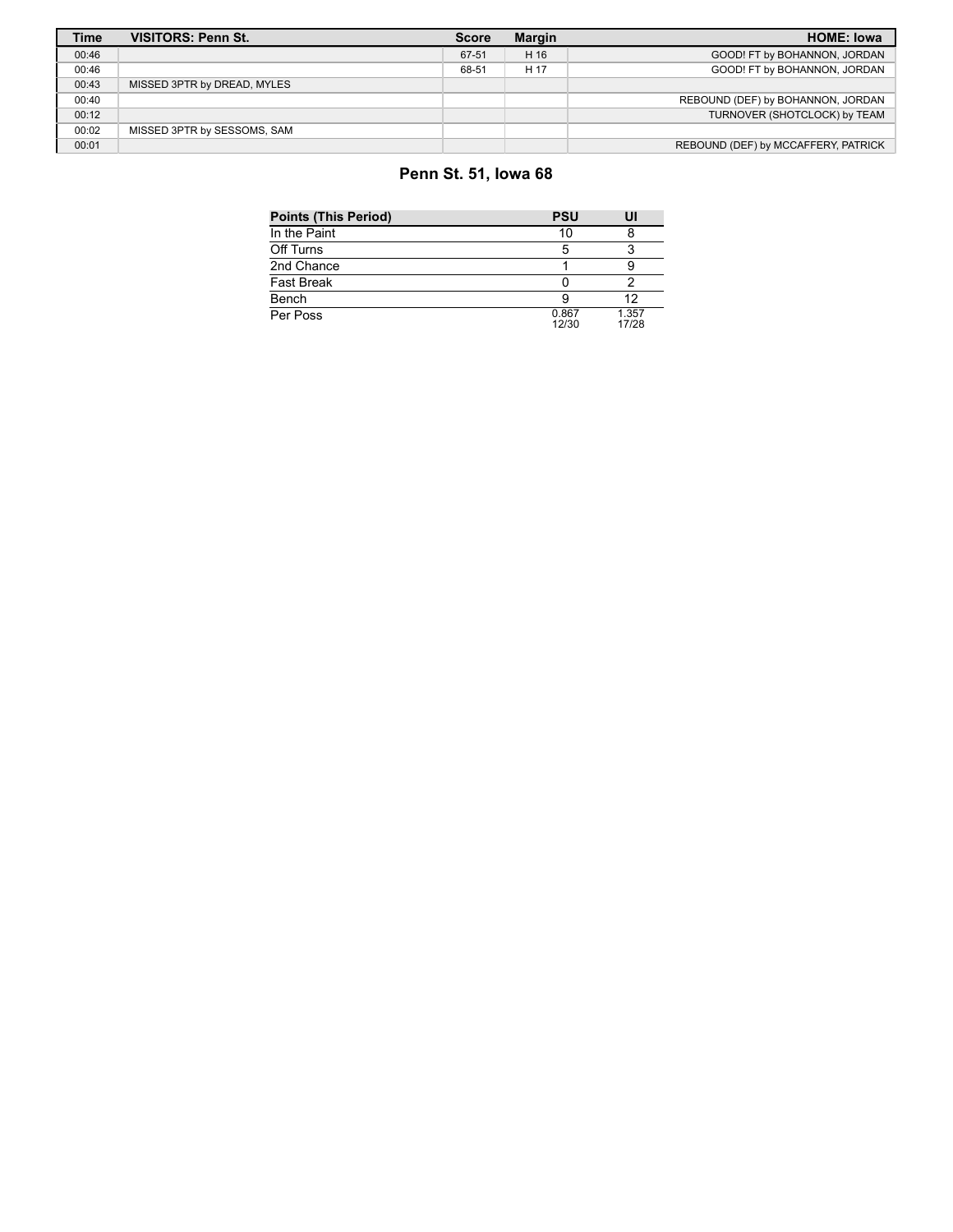### **Official Scoring/Possession Reference Chart Penn St. vs Iowa Period 1 January 22, 2022 at Carver-Hawkeye Arena - Iowa City**



### **Period 1**

<mark>Startersː</mark><br>Penn St.: 1 LUNDY,SETH (F); 3 SESSOMS,SAM (G); 5 LEE,GREG (F); 21 HARRAR,JOHN (F); 22 PICKETT,JALEN (G);<br>Iowa: 0 REBRACA,FILIP (F); 2 TOUSSAINT,JOE (G); 3 BOHANNON,JORDAN (G); 15 MURRAY,KEEGAN (F); 22 MCCAFFERY

| <b>Time</b> | <b>VISITORS: Penn St.</b>            | <b>Score</b> | <b>Margin</b>  | <b>HOME: Iowa</b>                  |
|-------------|--------------------------------------|--------------|----------------|------------------------------------|
| 19:41       |                                      | $2 - 0$      | H <sub>2</sub> | GOOD! JUMPER by TOUSSAINT, JOE     |
| 19:26       | GOOD! LAYUP by LEE, GREG             | $2 - 2$      | $\mathsf{T}$   |                                    |
| 19:13       |                                      | $4 - 2$      | H <sub>2</sub> | GOOD! JUMPER by MURRAY, KEEGAN     |
| 16:49       |                                      | $7-2$        | H <sub>5</sub> | GOOD! 3PTR by MCCAFFERY, PATRICK   |
| 15:43       |                                      | $10-2$       | H8             | GOOD! 3PTR by MCCAFFERY, PATRICK   |
| 15:29       | GOOD! 3PTR by DREAD, MYLES           | $10-5$       | H <sub>5</sub> |                                    |
| 15:19       |                                      | $12 - 5$     | H <sub>7</sub> | GOOD! JUMPER by MURRAY, KEEGAN     |
| 14:46       | GOOD! JUMPER by PICKETT, JALEN       | $12 - 7$     | H <sub>5</sub> |                                    |
| 14:33       |                                      | $14 - 7$     | H 7            | GOOD! JUMPER by MCCAFFERY, PATRICK |
| 11:25       | GOOD! 3PTR by LUNDY, SETH            | $14 - 10$    | H <sub>4</sub> |                                    |
| 10:13       |                                      | $16 - 10$    | H <sub>6</sub> | GOOD! JUMPER by ULIS, AHRON [PNT]  |
| 09:26       | GOOD! LAYUP by CORNWALL, JAHEAM      | $16-12$      | H <sub>4</sub> |                                    |
| 09:26       | GOOD! FT by CORNWALL, JAHEAM         | $16 - 13$    | $H_3$          |                                    |
| 08:00       | GOOD! JUMPER by PICKETT, JALEN [PNT] | $16 - 15$    | H <sub>1</sub> |                                    |
| 07:27       |                                      | $18 - 15$    | $H_3$          | GOOD! JUMPER by PERKINS, TONY      |
| 06:23       | GOOD! LAYUP by SCOTT, JEVONNIE       | $18 - 17$    | H <sub>1</sub> |                                    |
| 06:05       |                                      | $20 - 17$    | $H_3$          | GOOD! DUNK by REBRACA, FILIP       |
| 05:34       | GOOD! 3PTR by SESSOMS, SAM           | 20-20        | $\mathsf{T}$   |                                    |
| 03:56       |                                      | 23-20        | $H_3$          | GOOD! 3PTR by BOHANNON, JORDAN     |
| 03:43       | GOOD! FT by LEE, GREG                | $23 - 21$    | H <sub>2</sub> |                                    |
| 03:43       | GOOD! FT by LEE, GREG                | 23-22        | H <sub>1</sub> |                                    |
| 02:27       | GOOD! 3PTR by LUNDY, SETH            | 23-25        | V <sub>2</sub> |                                    |
| 01:36       |                                      | 26-25        | H <sub>1</sub> | GOOD! 3PTR by BOHANNON, JORDAN     |
| 00:57       |                                      | 29-25        | H <sub>4</sub> | GOOD! 3PTR by MURRAY, KRIS         |
| 00:06       |                                      | 30-25        | H <sub>5</sub> | GOOD! FT by MURRAY, KEEGAN         |

**Penn St. 25, Iowa 30**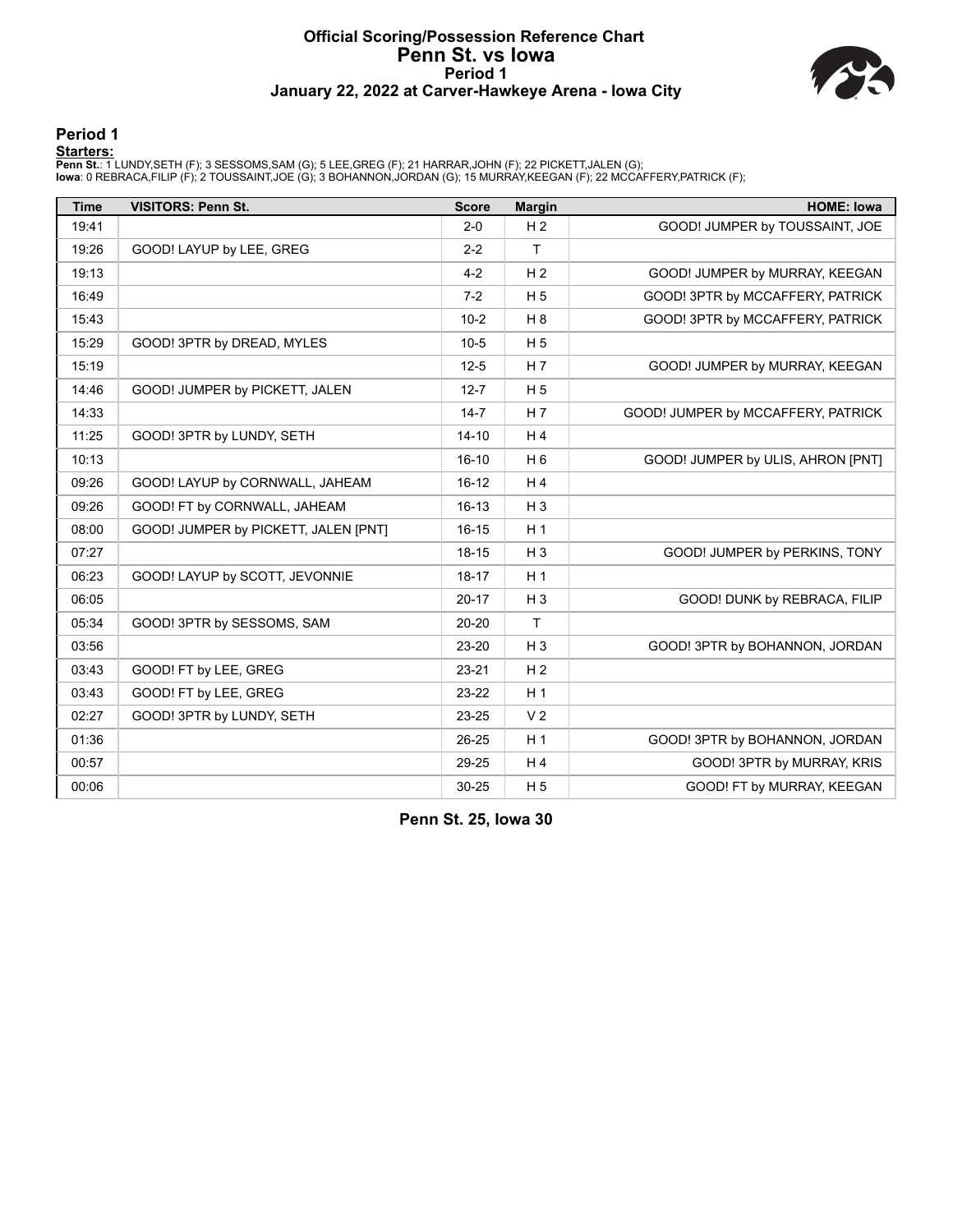# **Official Scoring/Possession Reference Chart Penn St. vs Iowa Period 2 January 22, 2022 at Carver-Hawkeye Arena - Iowa City**



### **Period 2**

<mark>Startersː</mark><br>Penn St.: 1 LUNDY,SETH (F); 3 SESSOMS,SAM (G); 5 LEE,GREG (F); 21 HARRAR,JOHN (F); 22 PICKETT,JALEN (G);<br>Iowa: 0 REBRACA,FILIP (F); 2 TOUSSAINT,JOE (G); 3 BOHANNON,JORDAN (G); 15 MURRAY,KEEGAN (F); 22 MCCAFFERY

| <b>Time</b> | <b>VISITORS: Penn St.</b>            | <b>Score</b> | <b>Margin</b>  | <b>HOME: Iowa</b>                    |
|-------------|--------------------------------------|--------------|----------------|--------------------------------------|
| 19:20       | GOOD! FT by PICKETT, JALEN           | 30-26        | H4             |                                      |
| 18:48       |                                      | 32-26        | H <sub>6</sub> | GOOD! JUMPER by REBRACA, FILIP [PNT] |
| 18:34       | GOOD! 3PTR by PICKETT, JALEN         | 32-29        | $H_3$          |                                      |
| 17:46       |                                      | 35-29        | H <sub>6</sub> | GOOD! 3PTR by BOHANNON, JORDAN       |
| 17:24       | GOOD! LAYUP by SESSOMS, SAM          | 35-31        | H 4            |                                      |
| 16:51       |                                      | 37-31        | H <sub>6</sub> | GOOD! JUMPER by REBRACA, FILIP       |
| 16:12       |                                      | 38-31        | H 7            | GOOD! FT by MURRAY, KEEGAN           |
| 15:30       |                                      | 41-31        | H 10           | GOOD! 3PTR by MCCAFFERY, PATRICK     |
| 13:42       | GOOD! LAYUP by CORNWALL, JAHEAM      | 41-33        | H <sub>8</sub> |                                      |
| 13:22       |                                      | 43-33        | H 10           | GOOD! LAYUP by REBRACA, FILIP        |
| 12:59       | GOOD! JUMPER by PICKETT, JALEN [PNT] | 43-35        | H <sub>8</sub> |                                      |
| 12:27       | GOOD! 3PTR by DREAD, MYLES           | 43-38        | H <sub>5</sub> |                                      |
| 11:26       |                                      | 44-38        | H <sub>6</sub> | GOOD! FT by MURRAY, KRIS             |
| 11:13       | GOOD! 3PTR by DREAD, MYLES           | 44-41        | $H_3$          |                                      |
| 10:59       |                                      | 47-41        | H <sub>6</sub> | GOOD! 3PTR by MURRAY, KRIS           |
| 10:26       |                                      | 49-41        | H <sub>8</sub> | GOOD! JUMPER by MURRAY, KEEGAN [PNT] |
| 09:38       | GOOD! FT by SESSOMS, SAM             | 49-42        | H 7            |                                      |
| 09:22       |                                      | 51-42        | H 9            | GOOD! LAYUP by PERKINS, TONY         |
| 08:07       | GOOD! JUMPER by PICKETT, JALEN [PNT] | 51-44        | H 7            |                                      |
| 07:58       |                                      | 52-44        | H <sub>8</sub> | GOOD! FT by MURRAY, KEEGAN           |
| 07:58       |                                      | 53-44        | H 9            | GOOD! FT by MURRAY, KEEGAN           |
| 07:44       | GOOD! FT by SCOTT, JEVONNIE          | 53-45        | H <sub>8</sub> |                                      |
| 07:04       | GOOD! FT by PICKETT, JALEN           | 53-46        | H 7            |                                      |
| 07:04       | GOOD! FT by PICKETT, JALEN           | 53-47        | H <sub>6</sub> |                                      |
| 06:46       |                                      | 56-47        | H 9            | GOOD! 3PTR by MURRAY, KRIS           |
| 05:19       | GOOD! LAYUP by LUNDY, SETH           | 56-49        | H 7            |                                      |
| 04:09       |                                      | 57-49        | H <sub>8</sub> | GOOD! FT by MURRAY, KEEGAN           |
| 04:09       |                                      | 58-49        | H 9            | GOOD! FT by MURRAY, KEEGAN           |
| 03:53       |                                      | 59-49        | H 10           | GOOD! FT by MURRAY, KRIS [FB]        |
| 03:53       |                                      | 60-49        | H 11           | GOOD! FT by MURRAY, KRIS [FB]        |
| 03:10       |                                      | 61-49        | H 12           | GOOD! FT by MURRAY, KRIS             |
| 02:20       |                                      | 64-49        | H 15           | GOOD! 3PTR by MURRAY, KEEGAN         |
| 02:02       | GOOD! FT by LEE, GREG                | 64-50        | H 14           |                                      |
| 02:02       | GOOD! FT by LEE, GREG                | 64-51        | H 13           |                                      |
| 01:45       |                                      | 65-51        | H 14           | GOOD! FT by TOUSSAINT, JOE           |
| 01:45       |                                      | 66-51        | H 15           | GOOD! FT by TOUSSAINT, JOE           |
| 00:46       |                                      | 67-51        | H 16           | GOOD! FT by BOHANNON, JORDAN         |
| 00:46       |                                      | 68-51        | H 17           | GOOD! FT by BOHANNON, JORDAN         |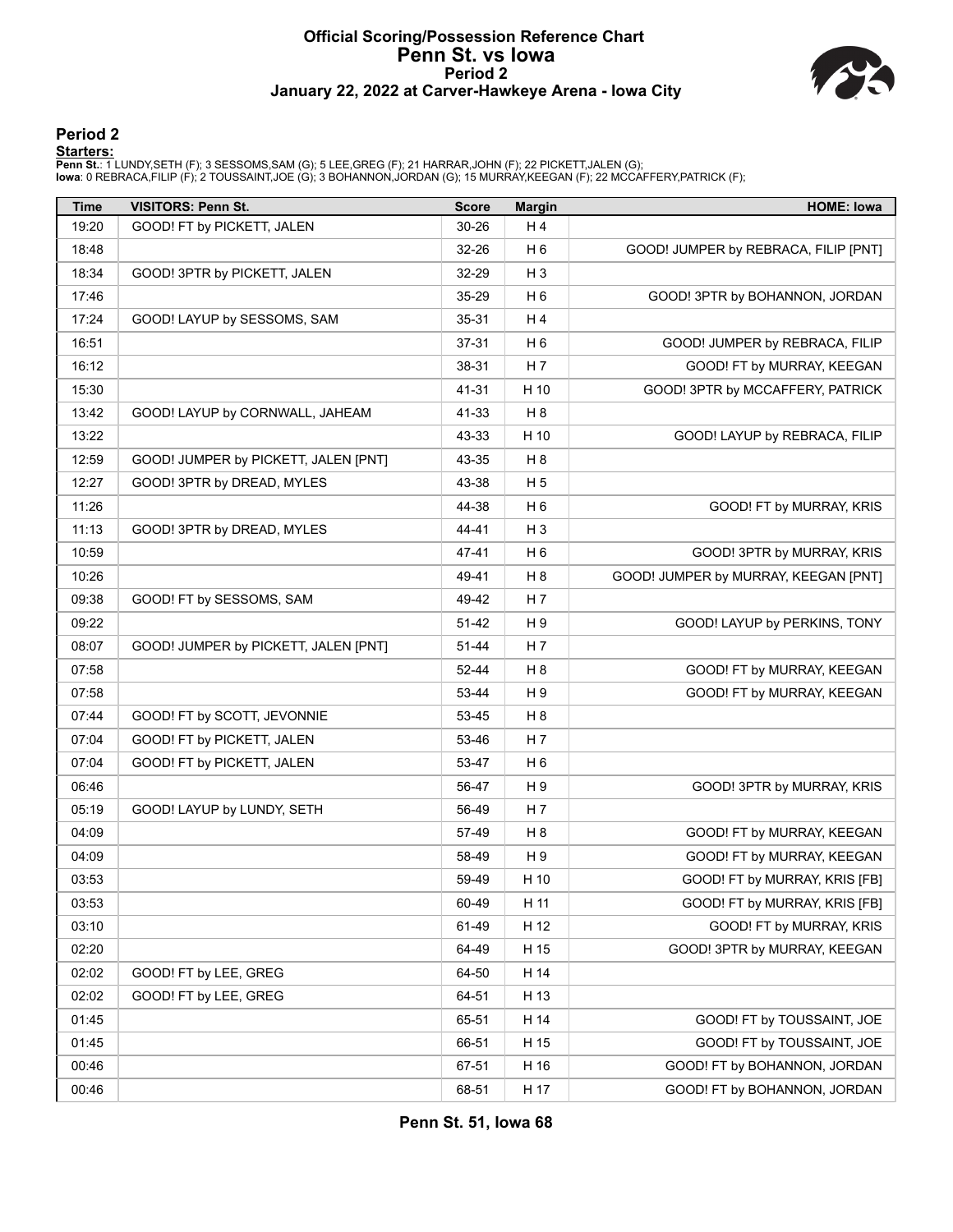# **Official Substitutions Log Penn St. vs Iowa Period 1 January 22, 2022 at Carver-Hawkeye Arena - Iowa City**

**VISITORS: Penn St. Time Score HOME: Iowa**



0 REBRACA,FILIP

| 3 SESSOMS, SAM               |       |           | 2 TOUSSAINT, JOE            |
|------------------------------|-------|-----------|-----------------------------|
| 5 LEE, GREG                  |       |           | 3 BOHANNON, JORDAN          |
| 21 HARRAR, JOHN              |       |           | 15 MURRAY, KEEGAN           |
| 22 PICKETT, JALEN            |       |           | 22 MCCAFFERY, PATRICK       |
| SUB OUT: 1 LUNDY, SETH       | 16:36 | $2 - 7$   |                             |
| SUB OUT: 5 LEE, GREG         | 16:36 |           |                             |
| SUB OUT: 21 HARRAR, JOHN     | 16:36 |           |                             |
| SUB IN: 2 DREAD, MYLES       | 16:36 |           |                             |
| SUB IN: 13 SCOTT, JEVONNIE   | 16:36 |           |                             |
| SUB IN: 14 WHITE, JALANNI    | 16:36 |           |                             |
|                              | 14:06 | $7 - 14$  | SUB OUT: REBRACA, FILIP     |
|                              | 14:06 |           | SUB OUT: TOUSSAINT, JOE     |
|                              | 14:06 |           | SUB OUT: MCCAFFERY, PATRICK |
|                              | 14:06 |           | SUB IN: ULIS, AHRON         |
|                              | 14:06 |           | SUB IN: MURRAY, KRIS        |
|                              | 14:06 |           | SUB IN: MCCAFFERY,CONNOR    |
|                              |       |           |                             |
| SUB OUT: 3 SESSOMS, SAM      | 14:06 |           |                             |
| SUB IN: 11 CORNWALL, JAHEAM  | 14:06 |           |                             |
| SUB OUT: 13 SCOTT, JEVONNIE  | 12:29 | $7 - 14$  |                             |
| SUB OUT: 14 WHITE, JALANNI   | 12:29 |           |                             |
| SUB IN: 5 LEE, GREG          | 12:29 |           |                             |
| SUB IN: 21 HARRAR, JOHN      | 12:29 |           |                             |
|                              | 11:47 | $7 - 14$  | SUB OUT: BOHANNON, JORDAN   |
|                              | 11:47 |           | SUB IN: PERKINS, TONY       |
| SUB OUT: 2 DREAD.MYLES       | 11:47 |           |                             |
| SUB IN: 1 LUNDY, SETH        | 11:47 |           |                             |
|                              | 10:36 | $10 - 14$ | SUB OUT: MURRAY, KRIS       |
|                              | 10:36 |           | SUB IN: REBRACA, FILIP      |
| SUB OUT: 21 HARRAR, JOHN     | 09:26 | $12 - 16$ |                             |
| SUB IN: 14 WHITE, JALANNI    | 09:26 |           |                             |
| SUB OUT: 11 CORNWALL, JAHEAM | 09:26 |           |                             |
| SUB IN: 3 SESSOMS, SAM       | 09:26 |           |                             |
|                              | 08:42 | 13-16     | SUB OUT: MCCAFFERY,CONNOR   |
|                              | 08:42 |           | SUB IN: MCCAFFERY, PATRICK  |
|                              | 07:41 | $15 - 16$ | SUB OUT: ULIS, AHRON        |
|                              | 07:41 |           | SUB IN: TOUSSAINT, JOE      |
| SUB OUT: 1 LUNDY, SETH       | 07:41 |           |                             |
| SUB OUT: 14 WHITE, JALANNI   | 07:41 |           |                             |
| SUB IN: 2 DREAD, MYLES       | 07:41 |           |                             |
| SUB IN: 13 SCOTT, JEVONNIE   | 07:41 |           |                             |
| SUB OUT: 22 PICKETT, JALEN   | 07:12 | $15-18$   |                             |
| SUB IN: 11 CORNWALL.JAHEAM   | 07:12 |           |                             |
|                              | 04:35 | 20-20     | SUB OUT: PERKINS, TONY      |
|                              | 04:35 |           | SUB IN: BOHANNON, JORDAN    |
| SUB OUT: 2 DREAD, MYLES      | 04:35 |           |                             |
| SUB OUT: 11 CORNWALL, JAHEAM | 04:35 |           |                             |
|                              |       |           |                             |
| SUB OUT: 13 SCOTT, JEVONNIE  | 04:35 |           |                             |
| SUB IN: 1 LUNDY, SETH        | 04:35 |           |                             |
| SUB IN: 21 HARRAR, JOHN      | 04:35 |           |                             |
| SUB IN: 22 PICKETT, JALEN    | 04:35 |           |                             |
|                              | 04:23 | 20-20     | SUB OUT: REBRACA, FILIP     |
|                              | 04:23 |           | <b>SUB IN: MURRAY, KRIS</b> |
|                              | 03:43 | 20-23     | SUB OUT: TOUSSAINT, JOE     |
|                              | 03:43 |           | SUB IN: MCCAFFERY, CONNOR   |
| SUB OUT: 3 SESSOMS, SAM      | 00:24 | 25-29     |                             |
| SUB OUT: 21 HARRAR, JOHN     | 00:24 |           |                             |
| SUB OUT: 22 PICKETT, JALEN   | 00:24 |           |                             |
| SUB IN: 11 CORNWALL, JAHEAM  | 00:24 |           |                             |
| SUB IN: 13 SCOTT, JEVONNIE   | 00:24 |           |                             |
| SUB IN: 23 JOHNSON, DALLION  | 00:24 |           |                             |
|                              | 00:06 | 25-29     | SUB OUT: MCCAFFERY, PATRICK |
|                              | 00:06 |           | SUB IN: PERKINS, TONY       |
| SUB OUT: 5 LEE, GREG         | 00:06 |           |                             |
| SUB OUT: 11 CORNWALL, JAHEAM | 00:06 |           |                             |
| SUB OUT: 13 SCOTT, JEVONNIE  | 00:06 |           |                             |
| SUB OUT: 23 JOHNSON, DALLION | 00:06 |           |                             |
| SUB IN: 2 DREAD, MYLES       | 00:06 |           |                             |
| SUB IN: 3 SESSOMS, SAM       | 00:06 |           |                             |
|                              |       |           |                             |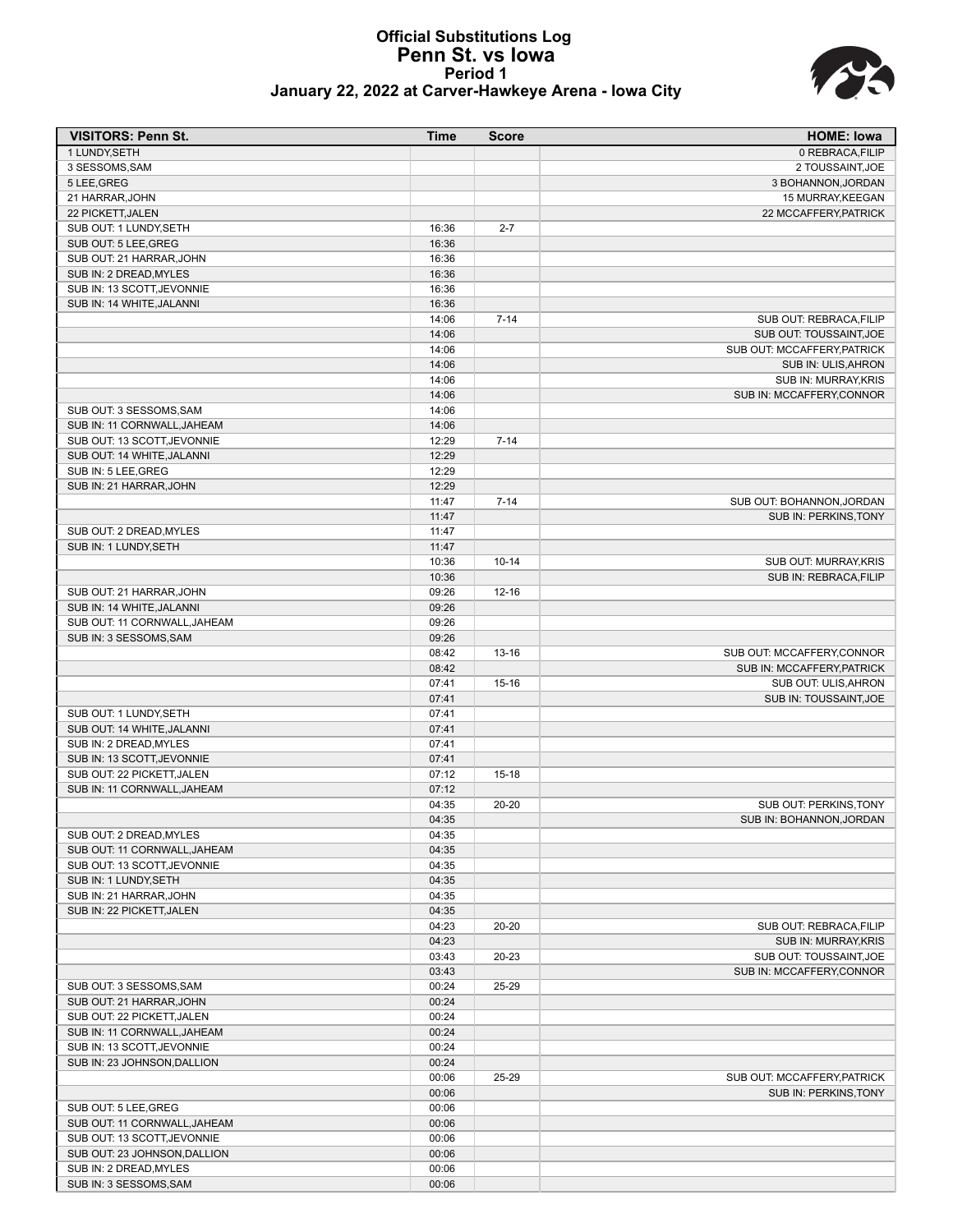| VISITORS: Penn St.        | Time  | <b>Score</b> | <b>HOME: Iowa</b> |
|---------------------------|-------|--------------|-------------------|
| SUB IN: 14 WHITE, JALANNI | 00:06 |              |                   |
| SUB IN: 22 PICKETT. JALEN | 00:06 |              |                   |

**Penn St. 25, Iowa 30**